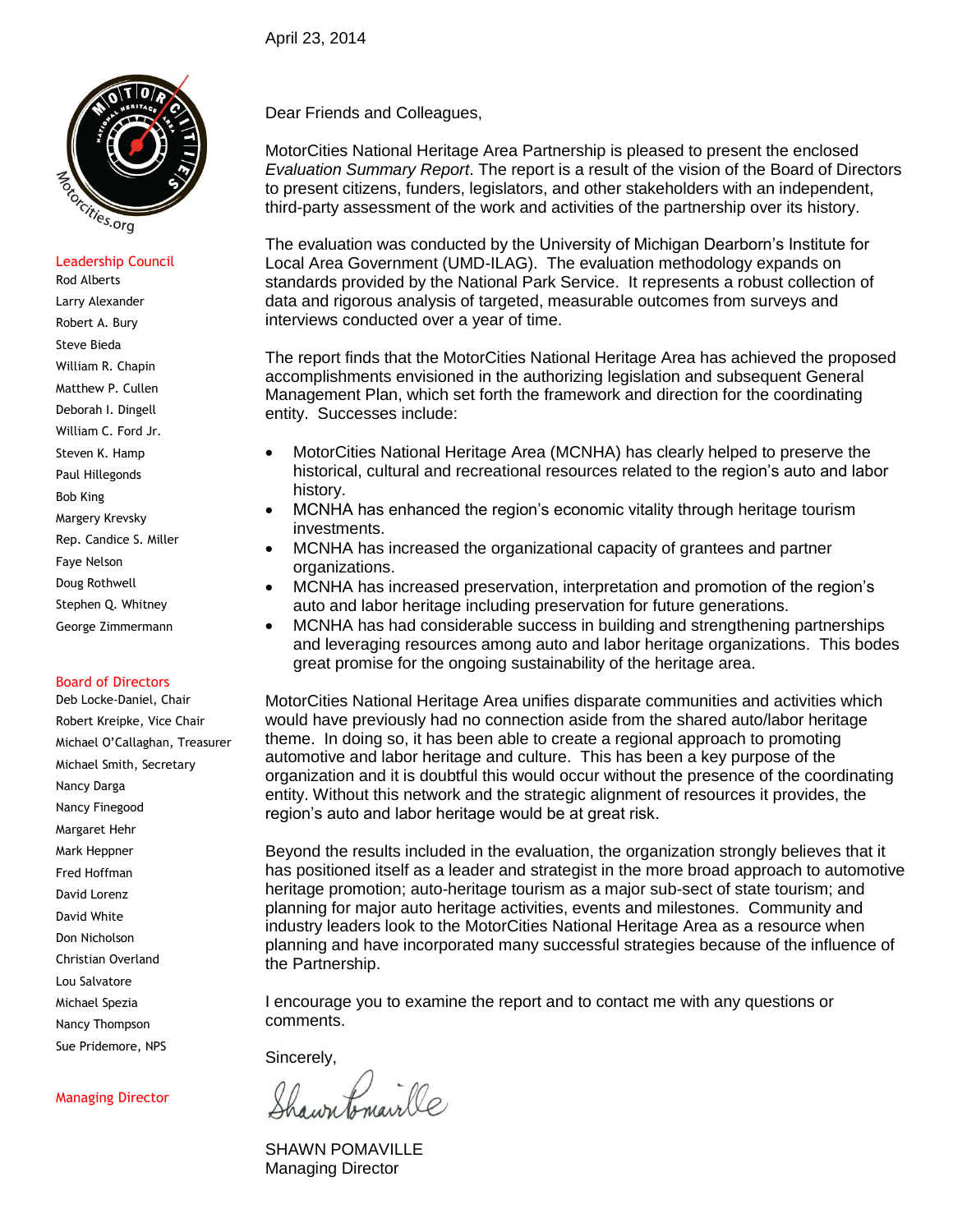

# MotorCities National Heritage Area Evaluation

**Evaluation Summary Report**

September 30, 2013

Dr. Dale E. Thomson Wendy Ernzen Lindsay Giuffre

 $\overline{\phantom{a}}$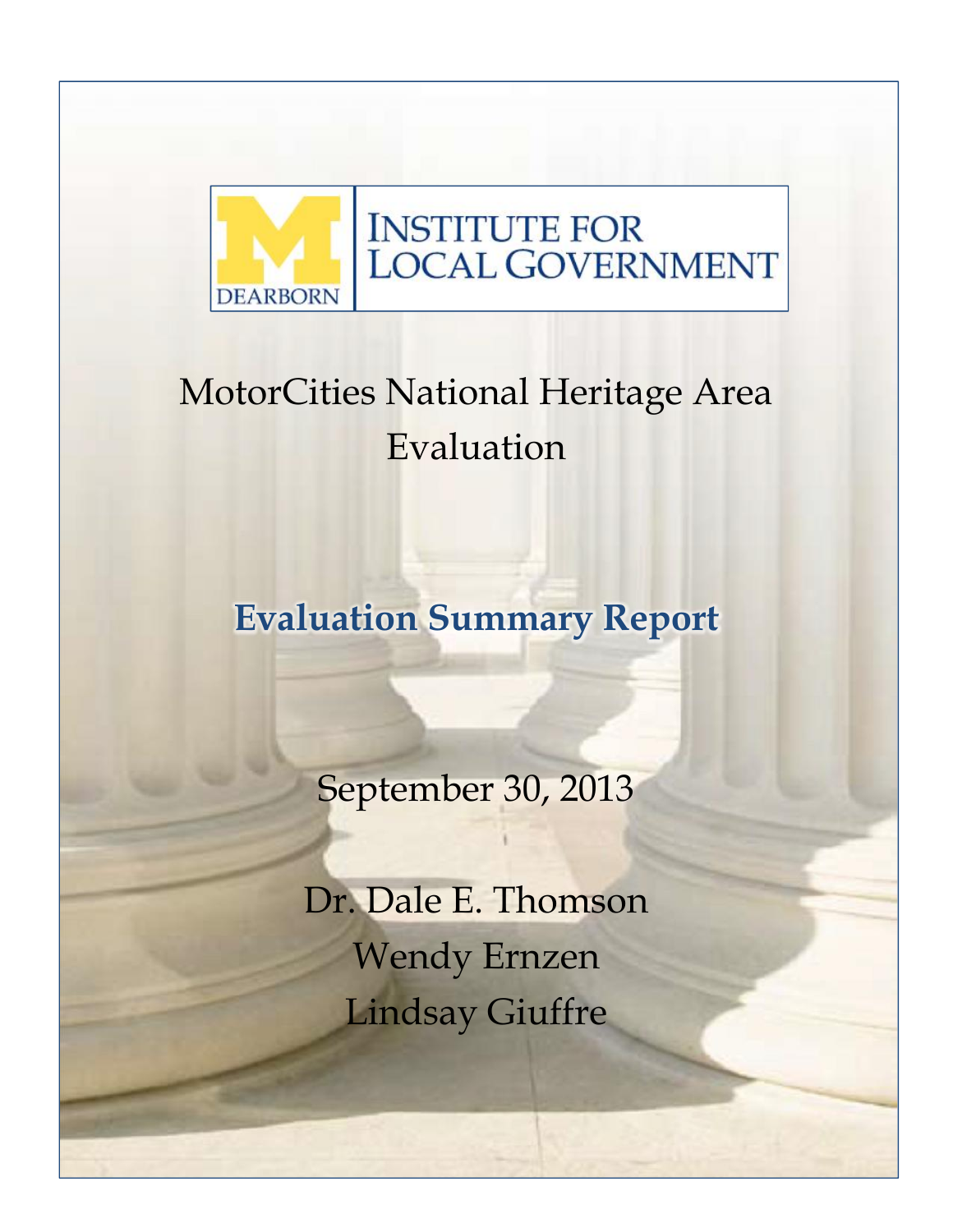# **Executive Summary**

### **Overview**

From September 2012 to May 2013 a research team from the University of Michigan-Dearborn's Institute for Local Government (IFLG) provided research and analysis services to MotorCities National Heritage Area to help it produce a case for support and an evaluation of program services. Phase I focused on producing a draft case for support. Phase II focused on evaluating MCNHA's impact on the needs that its activities were meant to address. Specifically, we wanted to assess the extent to which MCNHA accomplished the outcomes identified in its program logic models. The findings of this evaluation could be used for organizational planning and incorporation into the case for support.

This report summarizes the broad findings from the evaluation and discusses their implications with detailed findings found in the Evaluation Summary Report delivered to MCNHA in September, 2013. Data gathered from our review of organizational records in Phase I is incorporated with survey and interview results—the two data collection methods used in Phase II. Survey, interview, and outcome results and methodology are reported in detail in separate reports delivered to MCNHA in June, 2013. This report reorganizes those results into the framework of the three questions posed in the national evaluation model presented for National Heritage Areas.

# **Evaluation Methodology**

Phase I focused on producing a draft case for support. Work included assessing data available for a case for support, compiling and analyzing the data, assembling that data into a draft case, identifying additional data needed to produce a final case for support, and developing programmatic logic models.

From these logic models, we compiled a list of 60 outcomes; we targeted 27 outcomes that we would attempt to measure. The Outcomes Summary report delivered to MCNHA in June, 2013 identifies these outcomes and reasons for excluding the other 33. To the list of 27 program-specific outcomes derived logic models, we added 2 outcomes that reflected broader impacts than those detailed in specific program logic models.

In Phase II, we sought to measure the 29 outcomes by surveying 32 organizations that received grants from MCNHA from 2002-2012<sup>1</sup> and interviewing 15 representatives from 14 resource providers or partner organizations. When surveys and interviews are both considered, we collected evaluation data from two-thirds of all organizations that received grants from MCNHA, were still operating, and for which we had valid contact information. Of the 29 outcomes we set out to measure, we were able to draw conclusions for 22.

Although neither of our phases were designed to comply precisely with the National Park Service's evaluation model for National Heritage Areas, we used the findings from our research to answer three key questions that the national evaluation model is designed to answer.<sup>2</sup> Those three questions are as follows:

those with invalid contact information, and those included in interviews.<br><sup>2</sup> Although we did not replicate the national model, our evaluation approach enabled us to answer some more specific questions in more depth than would have been possible through the national model.



 $1$  The 32 survey respondents represent 60% of all organizations that received MCNHA grants, less those no longer operating,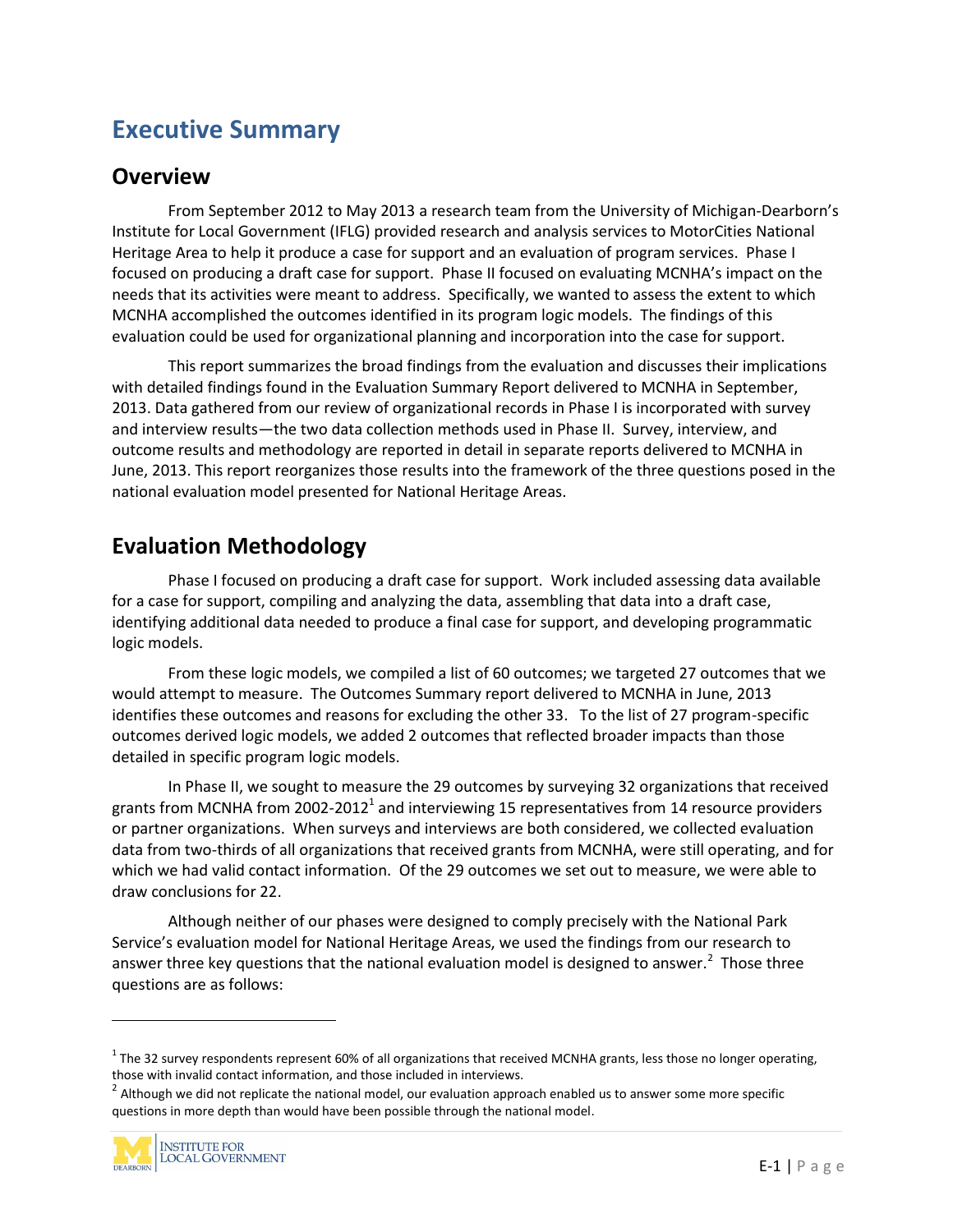"1. Based on its authorizing legislation and General Management Plan, has the Heritage Area achieved its proposed accomplishments?

2. What have been the impacts of investments made by Federal, State, Tribal and local government and private entities?

3. How do the Heritage Area's management structure, partnership relationships and current funding contribute to its sustainability?"<sup>3</sup>

# Question 1: Based on its authorizing legislation and General Management Plan, has the Heritage Area achieved its proposed accomplishments?

The accomplishments identified in MCNHA's authorizing legislation and General Management Plan fall into three cateogies—overall goals, specific activities, and approach (Table E1).

### Table E1. Accomplishments Envisioned for MCNHA

| <b>Category</b>            | <b>Anticipated Accomplishment</b>                                                                                                                              |  |  |  |  |
|----------------------------|----------------------------------------------------------------------------------------------------------------------------------------------------------------|--|--|--|--|
| <b>Overall Goals</b>       | Historical, cultural, natural, and recreational resources related to the<br>$\bullet$<br>region's automotive and labor heritage are preserved/conserved        |  |  |  |  |
|                            | Public awareness of, and appreciation for, these resources increased.                                                                                          |  |  |  |  |
|                            | The economic viability of the region's communities improved.                                                                                                   |  |  |  |  |
|                            | A regional identity (i.e. "brand") for the Heritage Area was created.                                                                                          |  |  |  |  |
| <b>Specific Activities</b> | MCNHA helped<br>$\bullet$                                                                                                                                      |  |  |  |  |
|                            | Restore historic buildings                                                                                                                                     |  |  |  |  |
|                            | Establish and maintain interpretive exhibits<br>$\bullet$                                                                                                      |  |  |  |  |
|                            | Develop recreational opportunities                                                                                                                             |  |  |  |  |
|                            | Install clear, consistent, and environmentally appropriate signs at<br>sites of interest and access points                                                     |  |  |  |  |
| Approach                   | MCNHA served as a catalyst by initiating activities, projects, or<br>٠<br>partnerships related to automotive and labor preservation and<br>promotion.          |  |  |  |  |
|                            | MCNHA created connections among the region's organizations and sites<br>٠<br>that are involved in automotive and labor heritage preservation and<br>promotion. |  |  |  |  |

 $^3$  Jain and Rog, 2012, p. 1.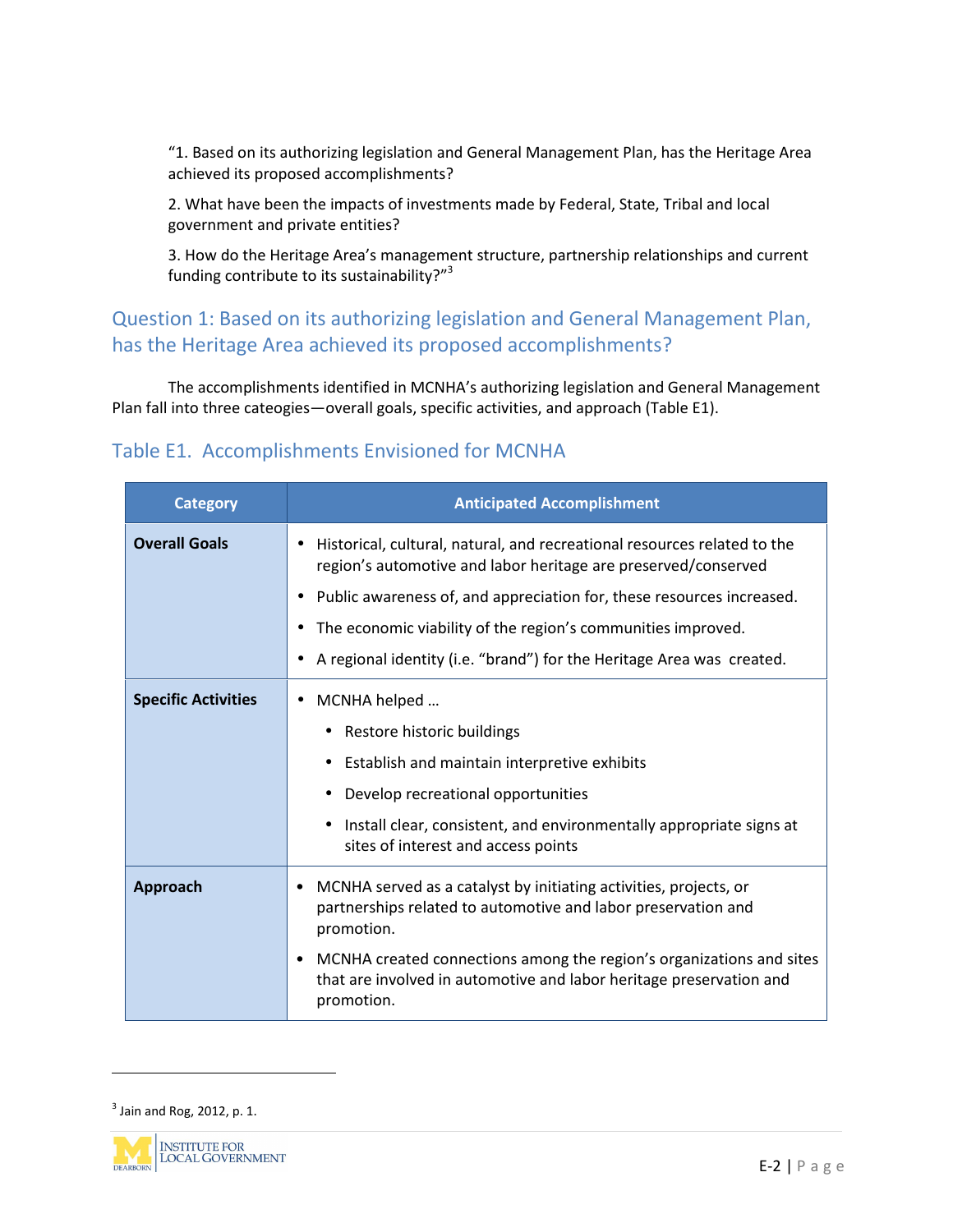#### *MCNHA has achieved the greatest success in accomplishing goals related to its approach to heritage preservation and promotion*.

- *MCNHA has increased the number and frequency of collaborations among organizations involved in auto and labor heritage preservation and much of that collaboration would not have occurred without MCNHA.* MCNHA has enabled grantees and partner organizations to collaborate with MCNHA and  $3<sup>rd</sup>$  parties (for grant-funded projects and beyond) in ways that would not have been likely to occur without MCNHA's involvement. The overwhelming majority of grantees and partners collaborated with MCNHA and/or  $3<sup>rd</sup>$  parties to which MCNHA connected them subsequent to the initial MCNHA-supported project. Most respondents also indicated that they were likely to collaborate with MCNHA in the future. Brokering relationships among disparate organizations was identified as a primary role of MCNHA by a large proportion of grantees and partners.
- *MCNHA has increased the organizational capacity of grantees and partner organizations.* Almost every grantee identified at least one aspect of organizational capacity that MCNHA helped improve. Many identified more than one. The biggest impact has been on improving promotional/marketing capacity of grantees. The capacity to collaborate, plan for projects/events, and fundraise have also improved for a significant share of MCNHA's grantees. Collaboration capacity improved "quite a bit" for almost 1/3 of grantees and at least a little bit for 69%. Project/Event planning and fundraising were the other dimensions of organizational capacity for which MCNHA had a noticeably high impact, improving capacity quite a bit for 28% and 22%, respectively. For both dimensions, the majority of grantees (56%) indicated that MCNHA helped improve their capacity at least a little bit.

Capacity improvements were more common among smaller grantees and grantees who received their first grant during the first five years of MCNHA's grant program. MCNHA's partner organizations, which tend to be larger than most of MCNHA's grantees, were less likely to say that MCNHA improved on-going capacity, but even several of these organizations said MCNHA improved on-going ability to plan, finance, or manage operations in significant ways.

Many grantees also indicated that the projects funded by MCNHA helped improve financial sustainability of the organization. The majority (51%) of the respondents said the MCNHA supported project somewhat (38%) or significantly (13%) improved financial stability.

#### *MCNHA has achieved considerable success in accomplishing goals related to specific activities*.

- *MCNHA has helped preserve / restore significant auto and labor heritage sites.* It has been a primary partner in ensuring the restoration of the birthplace of the Model T, the Ford Piquette Plant. In total, it has contributed about \$400,000 to the restoration or preservation of buildings of historic significance, such as the Ford Piquette Plant, the Fisher Mansion, Meadowbrook Hall, Ford's Milford Village power house, Miller Motors Hudson Automobile dealership, the Durant- Dort office building, Haven Hill, and the Detroit Interurban Railway station.
- bering a<br>e<br>E-3 | P a g e *MCNHA has helped establish and maintain 25 exhibits to interpret the region's auto and labor heritage*. The approximately \$305,000 provided to grantees has produced displays covering a range of auto and labor topics, such as Detroit's role as the Arsenal of Democracy, the interaction of the automobile and popular culture, and the effect of the automobile on

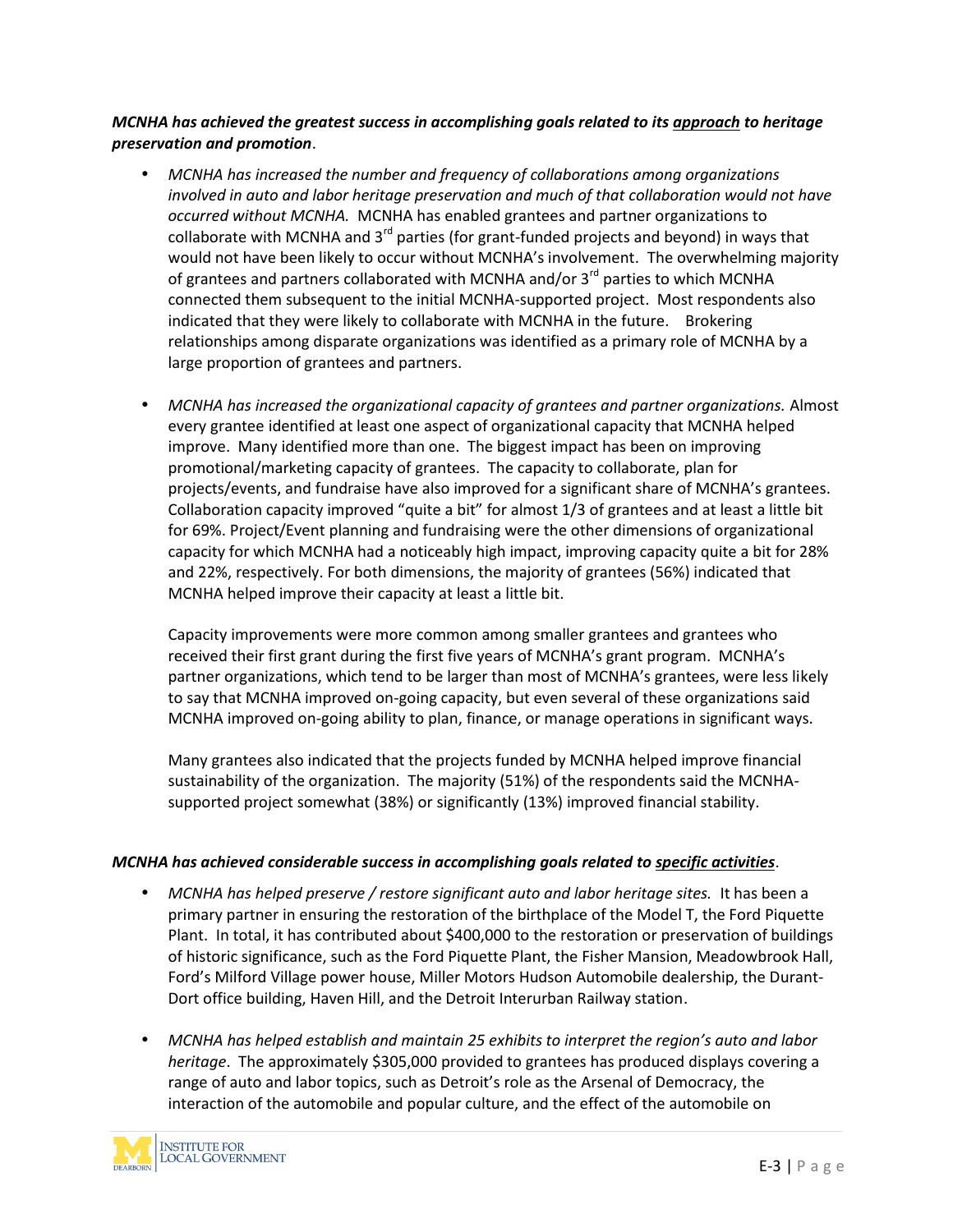technology. Most of these exhibits have been installed at large cultural institutions, such as the Detroit Science Center, Detroit Public Library, Detroit Historical Museum, or the Detroit Institute of Arts. But more localized partners, such as the Plymouth Historical Society and the Gilmore Car Museum have also benefitted from MCNHA's efforts to establish and maintain interpretive exhibits.

- *MCNHA has aided installation of 120 Wayside signs. 68 more are awaiting installation, and 60 more are in design with the total number of 248 expected at the close of the program on September, 30, 2014.*
- *MCNHA has developed recreational opportunities with partners throughout the region.* MCNHA's recreational focus has been helping develop, promote, and implement events, tours, and museum exhibits that provide venues for people residing in or visiting the region to spend their recreational time. Data cited later on MCNHA's work in tourism, along with the previously cited data on interpretive exhibits demonstrate that MCNHA has allocated significant resources to, and successfully facilitated, recreational opportunities.

#### *MCNHA has made important progress towards its overall goals, though measuring progress on these goals precisely is challenging*.

- *MCNHA has clearly helped to preserve the region's historical, cultural, and recreational resources related to the region's auto and labor history.* MCNHA has helped ensure that 100s of heritage preservation and promotion projects in the region were successful. Almost 60% of MCNHA grantees view MCNHA has highly effective in achieving this broad goal. Smaller grantees (65% rated MCNHA as highly effective) and grantees that received funding in the first half of MCNHA's grantmaking years (70% rated MCNHA as highly effective) rate MCNHA's effectiveness more highly than larger and later grantees.
- *MCNHA has provided more than \$1.8 million to support tourism-related projects that help enhance the region's economic viability.* These tourism investments have helped preserve existing tourist sites, restore historic buildings to create new tourist attractions, develop museum exhibits, create tours of heritage sites with historic significance, and collectively market auto-related events inside and outside of the region.

#### *MCNHA has experienced challenges realizing some of its proposed accomplisments.*

- *MCNHA's success in establishing an identity/brand for the region has been limited.* Grantees, partners, and staff agree that MCNHA has done a lot to promote the region's auto and labor heritage; however, they perceive that MCNHA needs to do more to create a unified vision for heritage-related activities or publicize the region as a national heritage area. Staff members concurred that branding has been one of MCNHA's lower priorities. Personal observation of auto and labor hertage-related events, sites, and news coverage reveals no clear brand identity and inconsistent references to the heritage area or MotorCities NHA as a supporter/partner. Various factors likely contribut to this outcome.
- ogical<br>the<br>E-4 | P a g e *Impact on public cannot be assessed adequately.* Resource limitations and methodological challenges prevent an accurate assessment of MCNHA's impact on the public. While the

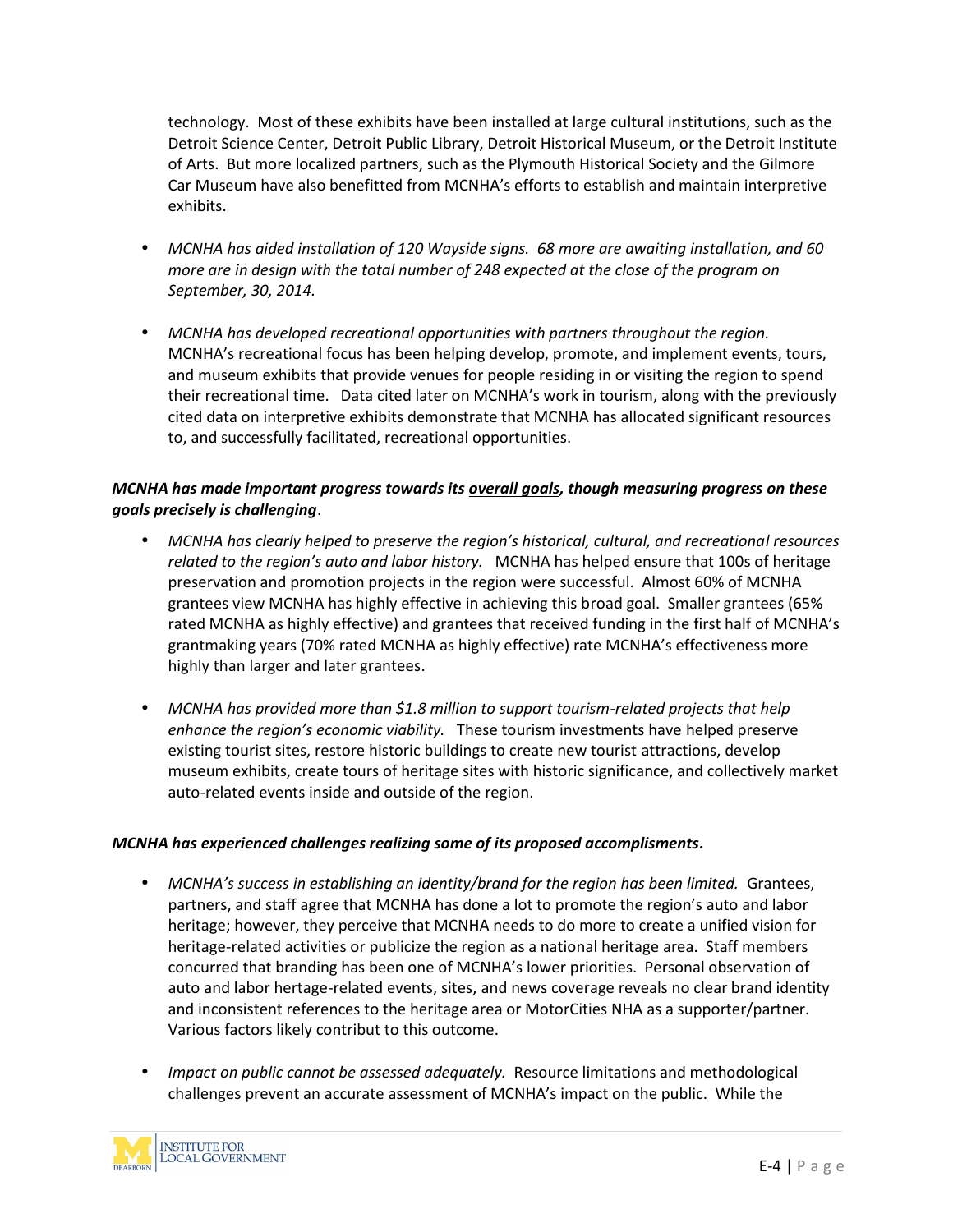methodological challenges are largely beyond MCNHA's control, complicated by the fact that few of the organizations with which MCNHA partners collect and report data related to public impact has played a role.

 *Implementation of the wayside signage program has proceeded slower than planned.* The project required several extensions due to the complicated nature of building consensus among the community stakeholders and several MCNHA management changes. The pace of installation has increased recently, but the fact that after six years of funding, only half of the signs have been installed has raised concerns about final project delivery.

# Question 2: What have been the impacts of investments made by Federal, State, Tribal and local government and private entities?

Answering this question requires identifying the activities to which MCNHA has allocated its financial and non-financial resources and the outcomes that have resulted from those activities.

- *Investments:*
	- o MCNHA has invested its most significant non-financial resource, its personnel, in grants management, developing long-term collaborations, and marketing the heritage area and its resources.
	- o From FY00-FY11, 69% of all MCNHA expenses, excluding those related to in-kind contributions, were program-related. Twenty-nine percent (29%) were for management and general operating costs, and two percent (2%) were fundraising.
	- o Salaries, wages, and benefits of MCNHA staff and management accounted for slightly more than one-fifth (21%) of program-related expenses. Thirty percent (30%) were incurred for personnel and materials costs of securing expert assistance for heritage preservation and promotion projects controlled by MCNHA or managed in partnership with other heritage organizations throughout the region. Another 8% of expenses were tied to printing and promotional expenses. The remaining 30% of costs were for "other"expenses, ranging from office supplies to development activities.
	- o From FY00-FY12, MCNHA awarded \$1,000,148 directly to organizations involved in auto and labor heritage preservation and promotion through MCNHA's grant program. Another \$536,395 were provided directly to organizations through partnership projects. In total, MCNHA provided more than \$1.5 million directly to other heritage-related organizations or their projects.
	- o Twenty-five percent (25%) of awards were focused exclusively on tourism, and another 37% had multiple purposes (mostly tourism and education), of which tourism was one. In total, about 62% of MCNHA's spending through grants and partnerships had a tourism-related purpose. Twenty-five to twenty-six percent (25-26%) had preservation as a focus.

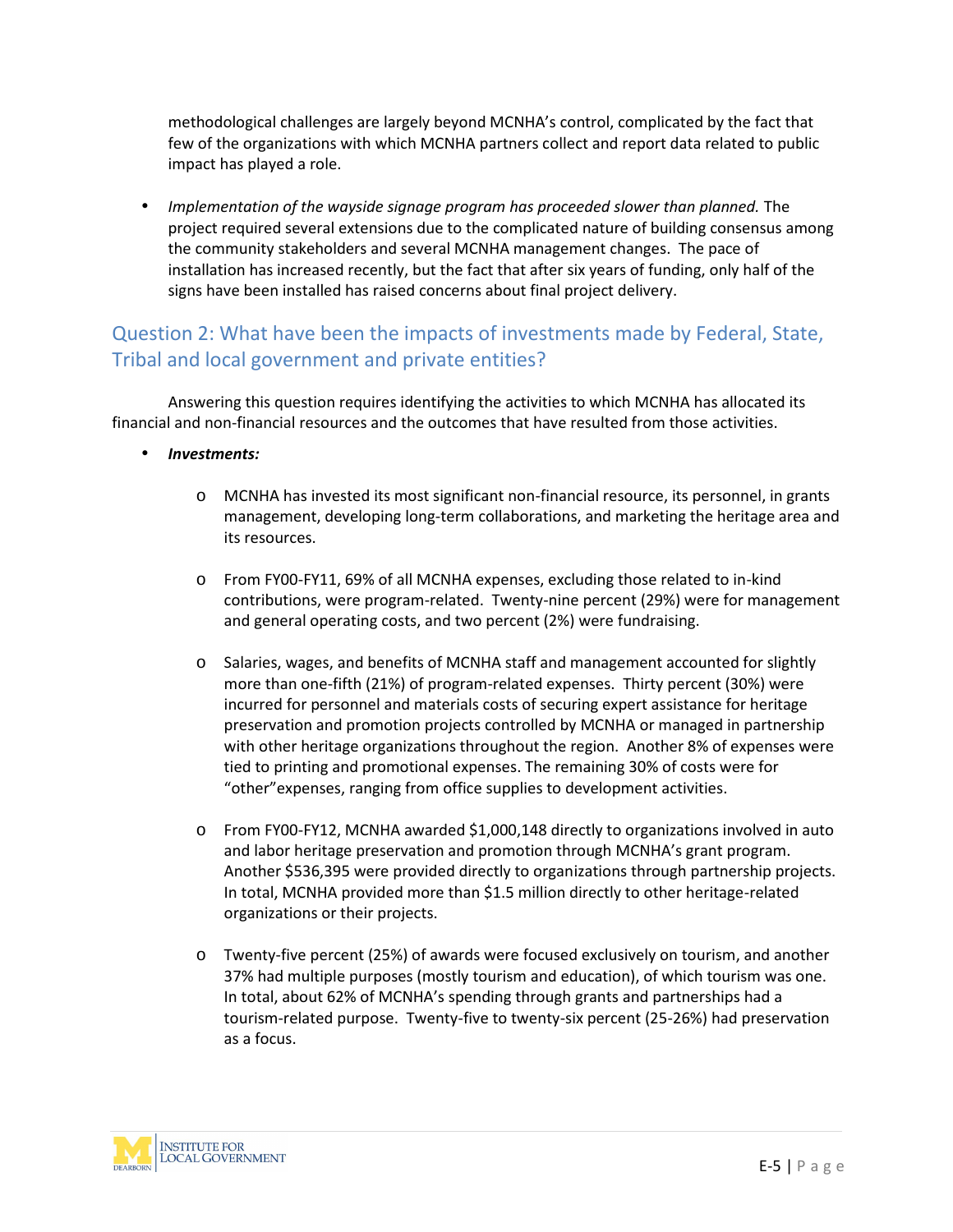#### *Outcomes:*

- o *Impact on organizational capacity. MCNHA has increased the organizational capacity of grantees and partner organizations.* Almost every grantee identified at least one aspect of organizational capacity that MCNHA helped improve. Many identified more than one. The biggest impact has been on improving the promotional/marketing capacity of grantees. The capacity to collaborate, plan for projects/events, and fundraise have also improved for a significant share of MCNHA's grantees.
- o *Impact on organizational collaboration. MCNHA has increased the number and frequency of collaborations among organizations involved in auto and labor heritage preservation and promotion and much of that collaboration would not have occurred without MCNHA.* The majority of respondents said that MCNHA improved their capacity to collaborate, and the data show that this capacity change has resulted in increased collaboration. MCNHA has enabled grantees and partner organizations to collaborate with MCNHA and  $3^{rd}$  parties (for grant-funded projects and beyond) in ways that would not have been likely to occur without MCNHA's involvement. The overwhelming majority of grantees and partners collaborated with MCNHA and/or  $3<sup>rd</sup>$  parties to which MCNHA connected them subsequent to the initial MCNHA-supported project. Most respondents are also likely to collaborate with MCNHA in the future. Brokering relationships among disparate organizations was identified as a primary role of MCNHA by a large proportion of grantees and partners. These collaboration effects were consistent over time and evident across organizations of all sizes.
- o *Impact on Projects. MCNHA has had a major impact on the success of many projects with which it has been involved.* The majority of grantees feels that MCNHA's involvement—financial and non-financial—was extremely important to project success and that they could not have completed the project without MCNHA's grant. Smaller grantees and those that received grants earlier in the grant period were somewhat more favorable in their assessment of MCNHA's impact than larger and more recent grantees.
- o *Impact on Auto & Labor Heritage Preservation & Promotion. Based on grantees assessments, MCNHA has increased preservation and promotion of the region's auto and labor heritage, and this has included preservation of historic automotive artifacts for future generations.* Smaller grantees and grantees that received grants in the first half of MCNHA's grant period give MCNHA higher marks for success than larger and later grantees, but positive assessments cut across all grantee types and time periods.

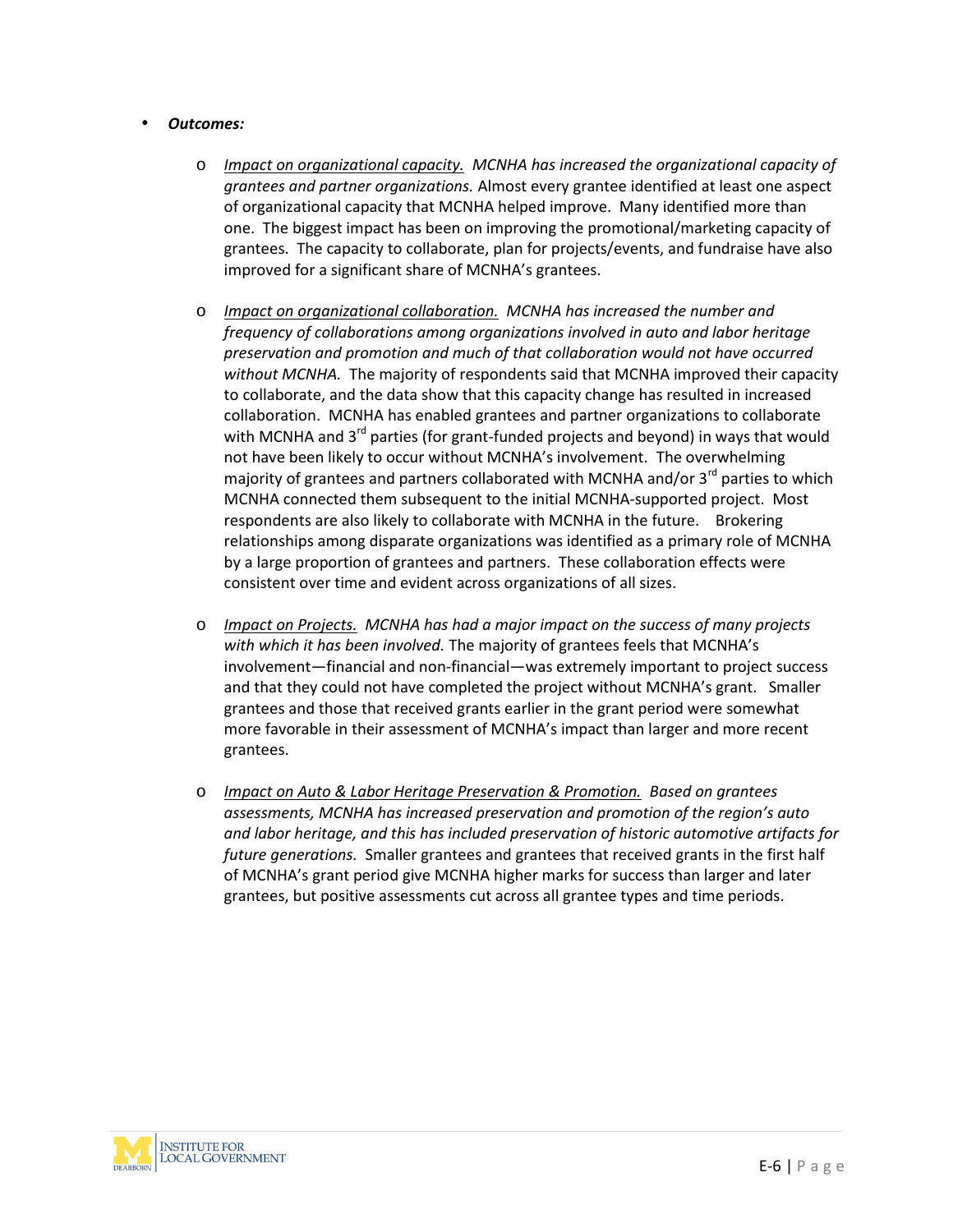# Question 3: How do the Heritage Area's management structure, partnership relationships and current funding contribute to its sustainability?

The NPS working group defined sustainability as "the NHA coordinating entity's continuing ability to work collaboratively and reciprocally with federal, state, community, and private partners through changing circumstances to meet its mission for resource conservation and stewardship, interpretation, education, recreation, and economic development of nationally significant resources."<sup>4</sup>

- *MCNHA has had considerable success in building and strengthening partnerships among auto and labor heritage organizations, and these partnerships offer great promise for the on-going sustainability of heritage preservation and promotion efforts.* The funding provided by NPS has been an essential tool for building those relationships, supporting MCNHA's operations, and assisting specific projects that are likely to be sustained for many years. See previously reported findings for further detail.
- *MCNHA has leveraged a large amount of investment in projects it has supported.* When in kind resources are included, NPS funding accounted for 44% of MCNHA's total revenue, which means that MCNHA met the requirement established in Public Law 105–355 that federal National Heritage Area funding account for no more than 50% of the total cost of activities carried out under the program.

Match ratios for individual projects funded by NPS, via MCNHA grants to third parties are even higher. MCNHA's grant programs originally required a match of \$1 for every \$1 of NPS funds awarded. In 2010, MCNHA altered its grant program to include challenge grants that require a match ratio of \$4 for every \$1 of NPS funding. More than 30% of its grant funds have been awarded through the challenge grant program.

 *MCNHA attracted significant financial investment from private sources in its early years, but has been unsuccessful in securing sufficient financial resources to ensure its long-term financial sustainability if the NPS funding ceased.* Many factors have led to this outcome. The recession, which hit the automotive companies and labor unions—former and potential supporters of MCNHA—especially hard, is a significant factor. Yet program revenue, a growing source of revenue for many nonprofits, has also declined over the last several years. Regardless of the reason for the reliance on NPS funding it is apparent that if NPS funding were to discontinue, much of MCNHA's activities would likely come to a halt.

# **Implications**

The evaluation shows that MCNHA has experienced many successes in its efforts to preserve and promote the region's automotive and labor heritage, and much work remains. MCNHA has aided the preservation and promotion of many historically significant sites, exhibits and educational projects to enhance awareness of those sites and related events, and aided the coordination and promotion of major regional events related to auto heritage. Yet many sites and artifacts are still at risk, and there is an on-going need to link existing sites and events together.

 $<sup>4</sup>$  Ibid.</sup>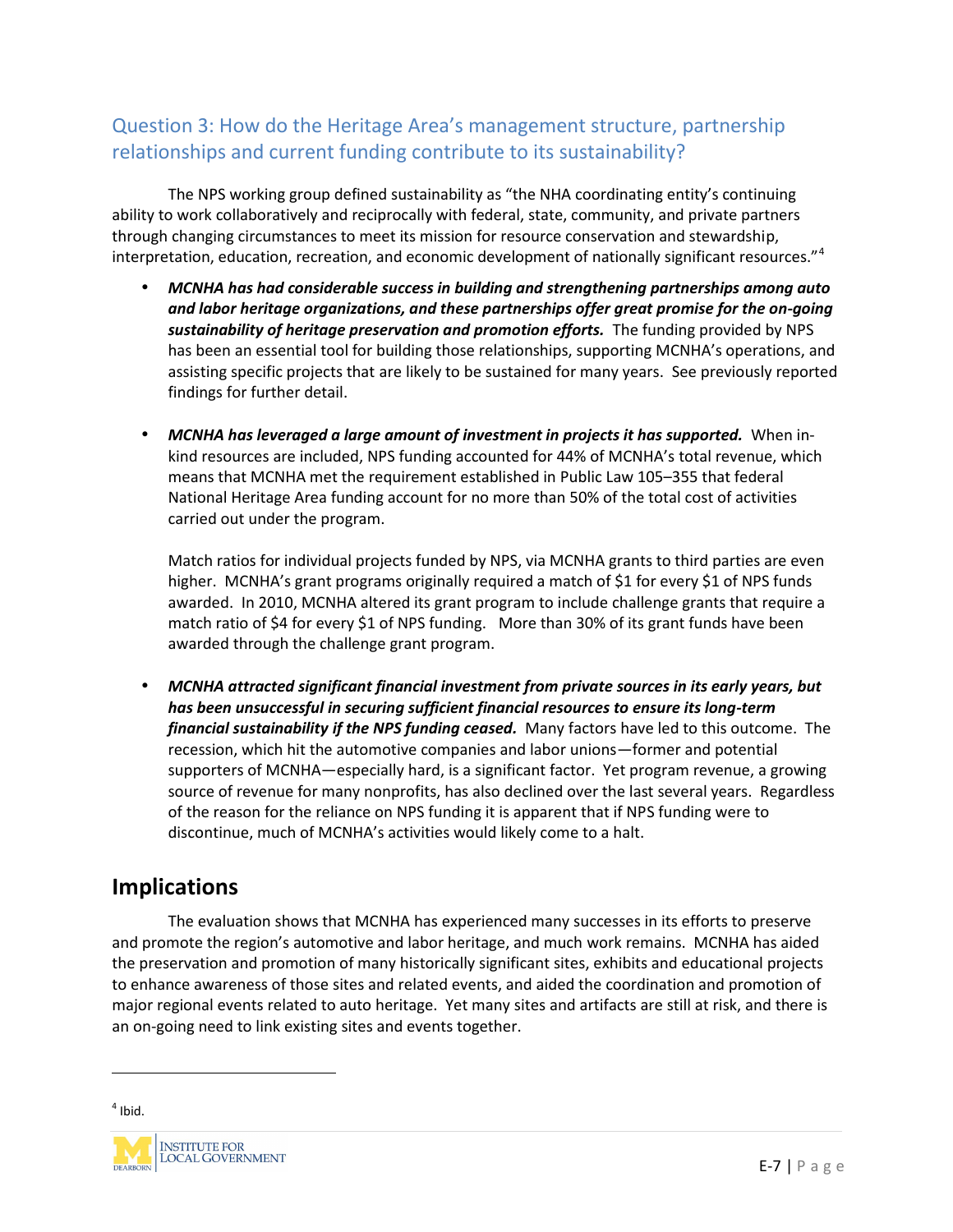MCNHA has contributed significantly to building a network of organizations—large and small that engage in activities related to heritage preservation and promotion. Without that network, the region's auto and labor heritage would be at great risk. That network needs continuing attention to ensure its on-going stability. There is still a need for an organization for whose primary focus is strengthening this network. Much has been accomplished, but there is still much to be done, and there is a genuine need for an organization like MCNHA to help ensure that it gets done.

Given the fragility of future NPS funding, it is apparent that MCNHA is unlikely to be successful in the future without modifying how it operates. Securing additional, reliable sources of funding must be a primary focus. Developing a clear strategic vision for the heritage area and MCNHA's role in preserving and promoting auto and labor heritage may aid those fundraising efforts. Refinements to MCNHA's programming may be necessary to maximize MCNHA's capacity to pursue the vision effectively. The evaluation does not provide answers to how to accomplish these objectives, but it highlights their importance and it points to some questions to consider when developing an approach.

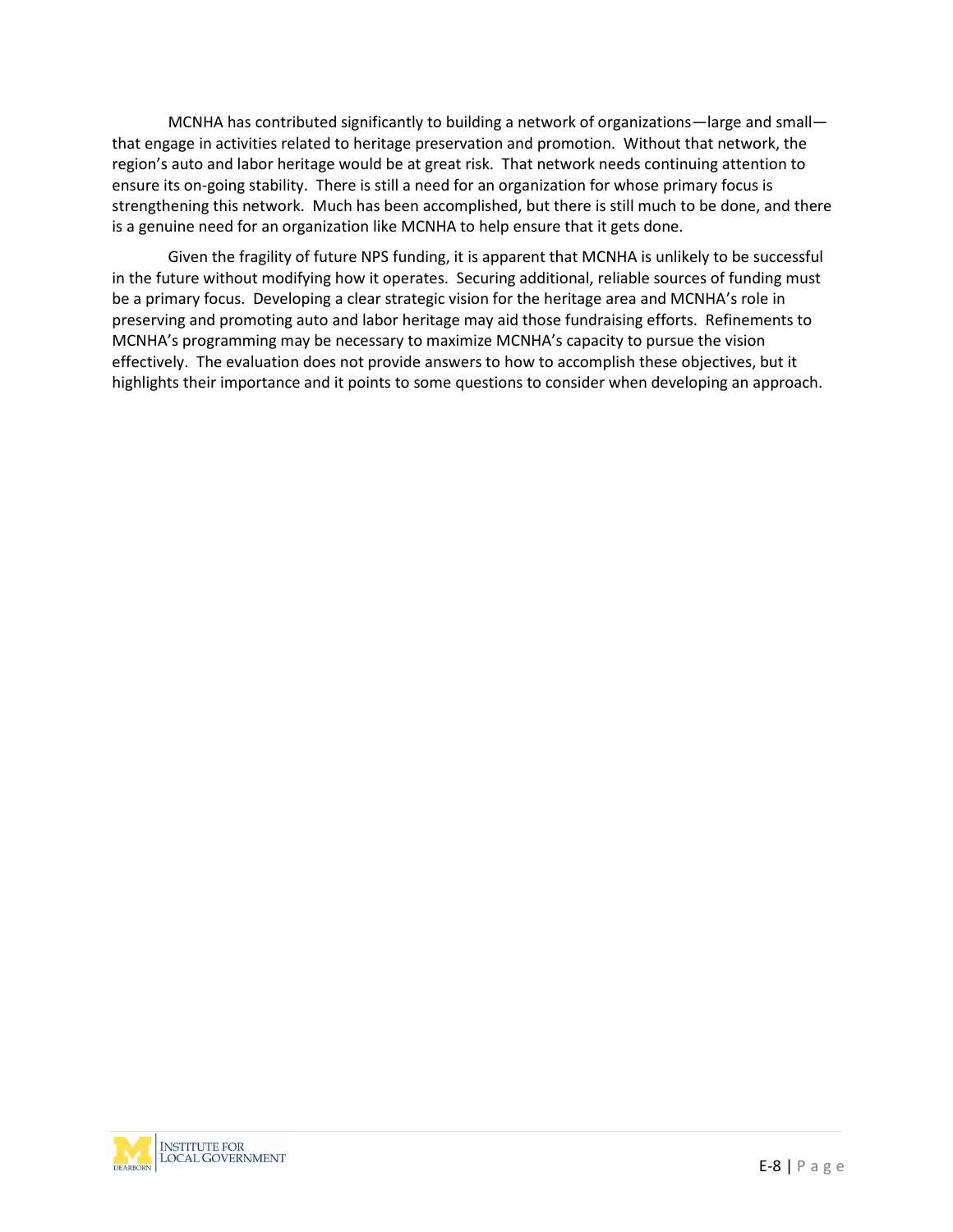# **Table of Contents**

| Question 1: Based on its authorizing legislation and General Management Plan, has the Heritage Area |  |
|-----------------------------------------------------------------------------------------------------|--|
|                                                                                                     |  |
|                                                                                                     |  |
| Question 2: What have been the impacts of investments made by Federal, State, Tribal and local      |  |
|                                                                                                     |  |
| Figure 2. MCNHA Grant Funding by Category 02-12 (MCNHA classifications) 15                          |  |
| Figure 3. MCNHA Grant Funding by Category 02-12 (Evaluators' classifications) 16                    |  |
| Question 3: How do the Heritage Area's management structure, partnership relationships and current  |  |
| Figure 4. MCNHA Funding by Source-Excluding In-Kind (Financial Statements) 22                       |  |
|                                                                                                     |  |
|                                                                                                     |  |
|                                                                                                     |  |
|                                                                                                     |  |
|                                                                                                     |  |

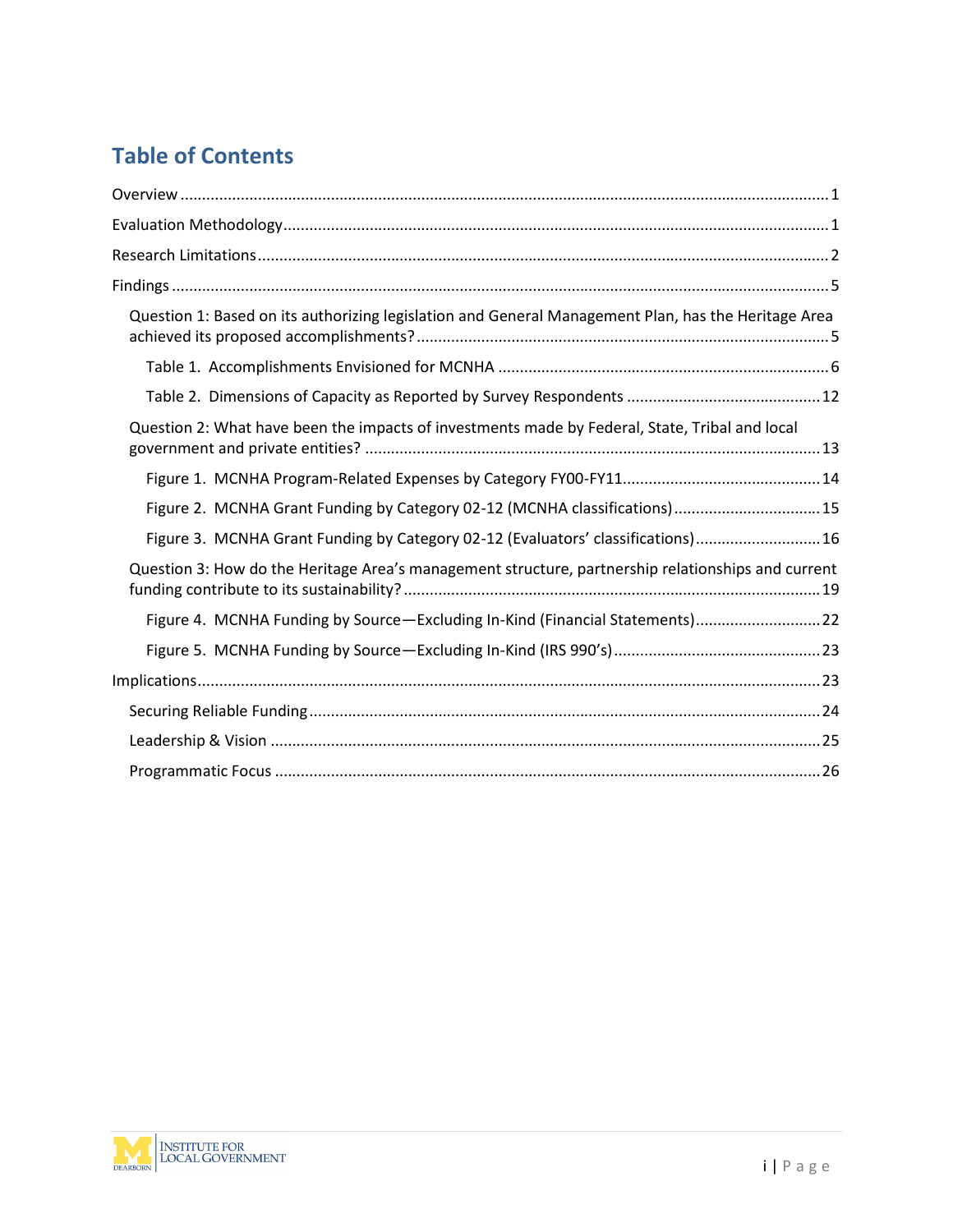# **Overview**

From September 2012 to May 2013 a research team from the University of Michigan-Dearborn's Institute for Local Government (IFLG) provided research and analysis services to MotorCities National Heritage Area to help it produce a case for support and an evaluation of program services. Phase I focused on producing a draft case for support. Phase II focused on evaluating MCNHA's impact on the needs that its activities were meant to address. Specifically, we wanted to assess the extent to which MCNHA accomplished the outcomes identified in its program logic models. The findings of this evaluation could be used for organizational planning and incorporation into the case for support.

This report summarizes the broad findings from the evaluation and discusses their implications. Data gathered from our review of organizational records in Phase I is incorporated with survey and interview results—the two data collection methods used in Phase II. Survey, interview, and outcome results and methodology are reported in detail in separate reports delivered to MCNHA in June, 2013. This report reorganizes those results into the framework of the three questions posed in the national evaluation model presented for National Heritage Areas.

# **Evaluation Methodology**

Phase I focused on producing a draft case for support. Work included assessing data available for a case for support, compiling and analyzing the data, assembling that data into a draft case, and identifying additional data needed to produce a final case for support. Qualitative program information was combined with quantitative input and output data measuring resources consumed, volume of activities produced, and/or clients-served.

Crafting logic models for all of MCNHA's programs was also an important element of Phase I. For each program, the logic model identified the primary inputs, activities, outputs, and expected outcomes. We assembled the logic models using information obtained from conversations with MCNHA's Director and staff, analyses of MCNHA's financial records, and a thorough review of project files and annual reports.<sup>5</sup>

From these logic models, we compiled a list of 60 outcomes—all short-term, intermediate, and end outcomes expected to occur as a result of all of MCNHA's program activities. After careful consideration, we targeted 27 outcomes that we would attempt to measure. The other 33 were excluded from the assessment because they were a relatively low priority; focused on matters internal to MCNHA; or presented a range of data measurement problems that made them impractical to measure with the time and financial resources available for the project. The Outcomes Summary report delivered to MCNHA in June, 2013 identifies these outcomes and reasons for their exclusion. To the list of 27 program-specific outcomes derived logic models, we added 2 outcomes that reflected broader impacts than those detailed in specific program logic models.

To measure the 29 outcomes, the research team used two primary methods – surveys and interviews. The survey collected data from 32 organizations that received grants from MCNHA from 2002-2012.<sup>6</sup> We conducted 15 interviews with representatives from 14 resource providers or partner

pperating,<br> $1 | P a g e$ <sup>5</sup> Copies of the logic models are available in the outcomes summary report delivered to MCNHA in June, 2013.<br><sup>6</sup> The 32 survey respondents represent 60% of all organizations that received MCNHA grants, less those no long those with invalid contact information, and those included in interviews.

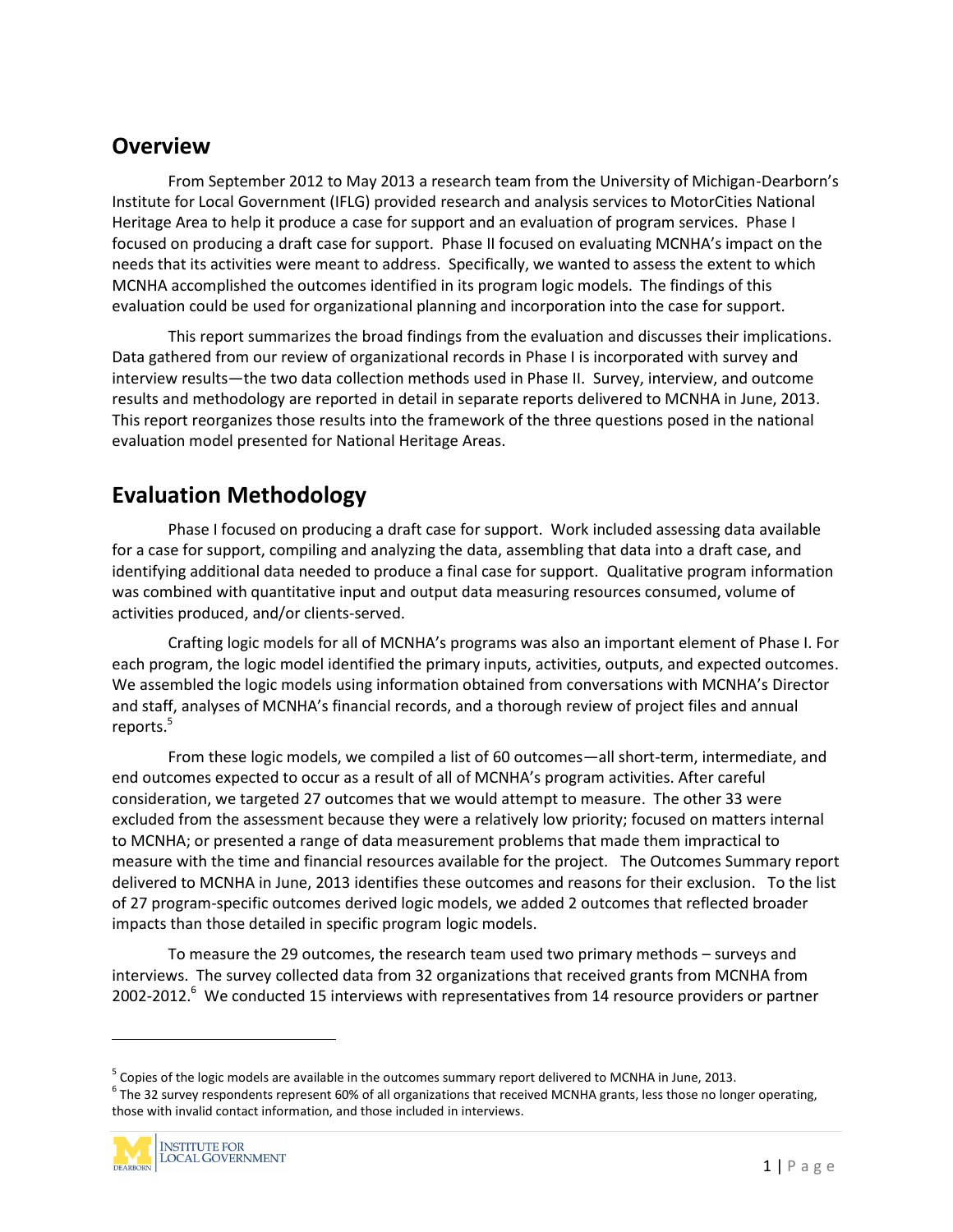organizations, organizations whose collaborations with MCNHA went beyond those of a typical grantee. When surveys and interviews are both considered, we collected evaluation data from two-thirds of all organizations that received grants from MCNHA, were still operating, and for which we had valid contact information.<sup>7</sup> Of the 29 outcomes we set out to measure, we were able to draw conclusions for 22. The outcomes were divided into categories based on target of impact.

# **Research Limitations**

The findings produced through this evaluation significantly advance our understanding of the impact of MCNHA and its programs. They take us beyond simple output measures (e.g. units of service provided or number of clients served) or anecdotal assessments of impact to provide valid, reliable, measures of impact that reflect the full range of MCNHA activities for the entire group of grantees. As such, they serve as valuable tools for drawing conclusions about MCNHA and strategically allocating MCNHA's resources. Yet all research has limitations, and, before using the findings in this manner, it is important to understand the limitations of this research.<sup>8</sup>

*Changes in Outcomes vs. MCNHA's Role in those Changes.* Many of the findings reported here were derived from an outcomes assessment, an examination of changes in variables that we expect MCNHA to affect through its services. One limitation of outcomes assessments is that they do not directly assess the extent to which the organization or program being examined caused the observed change. For example, an outcomes assessment may enable us to determine that one of MCNHA's grantees was more financially stable after receiving an MCNHA grant, but it will not enable us to determine whether or not the improved financial stability is directly attributable to MCNHA.

We have attempted to overcome this limitation for several outcomes by asking grantees the extent to which MCNHA contributed to the identified changes. This technique, combined with the high level of consensus among respondents for most survey and interview questions gives us a high degree of confidence in our findings. Moreover, it is one of the few approaches available for measuring qualitative variables, such as "credibility of MCNHA." However, some of the findings are not as conclusive as they would be if an experimental or quasi-experimental design were used to directly measure MCNHA's impact. Such an evaluation design was not possible for this study due to a lack of pre-intervention data and/or the cost of assembling and analyzing data for such a study.

*Self-Reported Data.* The surveys and interviews rely on self-reporting from organizations. In some cases, respondents reported quantitative data. Resource constraints for the project prohibited us from verifying the numbers reported, which raises concerns about validity. Overall, this proved to be an insignificant limitation because response rates on quantitative measures were typically too low to enable us to draw conclusions. Still, the broader concern of not being able to verify self-reported qualitative data is worth considering when interpreting findings. Again, the high-level of consensus among respondents for most questions gives us a high level of confidence in most findings reported.

ut each<br>n are most<br>2 | P a g e MCNHA in June, 2013.<br><sup>8</sup> In our outcomes summary report we indicate the level of confidence that we have regarding our conclusions about each outcome. Users can look to that information to help them determine where the limitations identified in this section are most relevant.



 $7$  Copies of survey questionnaires and interview scripts are provided in the survey and interview summary reports delivered to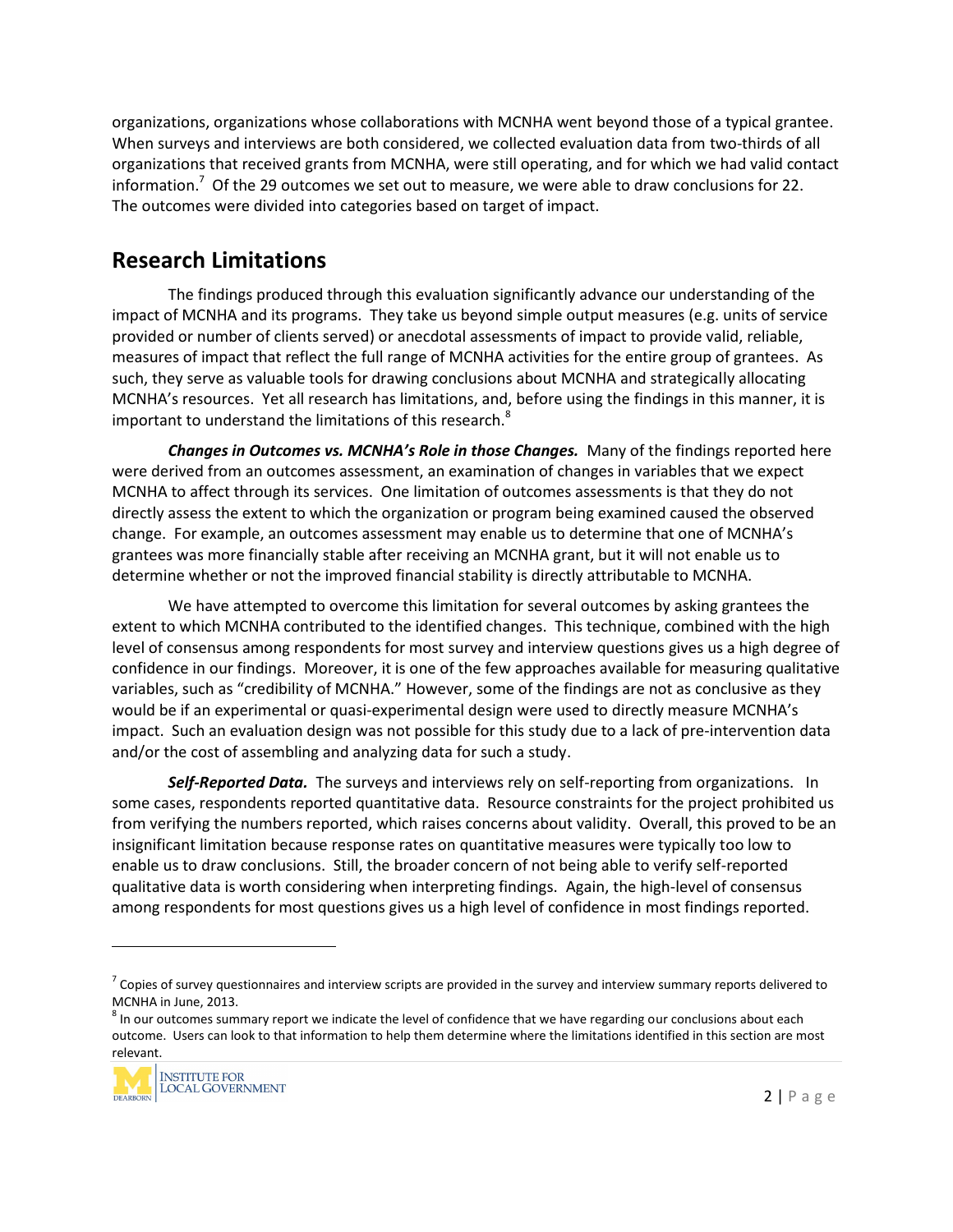*Qualitative, Perceptual Data; Lack of a Baseline; and Lack of Benchmarks.* Surveys and interviews are highly valid tools for collecting qualitative data, and for some of MCNHA's outcomes, qualitative data are the only data available for measuring the outcomes. For others, such as number of collaborative activities, quantitative measures would be preferable.

For most outcomes, practicality necessitated that we rely on qualitative measures. For example, it would be best to measure the impact of MCNHA assistance on financial stability by examining actual financial data for each organization before and after MCNHA's involvement. However, asking grantees to provide that information through a survey would place a high burden on grantees, greatly diminish the survey response rate, and significantly limit the validity of our overall findings. It would also greatly increase the time required to analyze survey results. Thus, to measure impact on financial stability, we simply asked grantees whether or not the project supported by MCNHA significantly affected the grantee's financial stability. Users of this report should be aware of the limitations of using qualitative measures to assess quantitative phenomena.

The preceding example shows that we often relied upon grantees' perceptions of impact. For grantee-specific variables, such as extent of collaboration or financial stability, this is not a major concern. However, for broader impacts, such as MCNHA's overall effectiveness in promoting and preserving auto and labor heritage, an individual organization's perception may not be accurate. In such cases, we were careful to report aggregate measures for the entire set of responses and base our conclusions on whether or not overwhelming majorities existed for specific responses.

Whether quantitative or qualitative, measures of impact are intended to gauge change—to determine if the value of a specific variable was different after MCNHA became involved with an organization. Ideally, we would have a measure of the variable both before and after MCNHA's intervention. Unfortunately, no pre-intervention, baseline measures were available for the outcomes we measured through this research. Thus, this assessment relies on self-reported perceptions of change. For example, rather than directly measuring indicators of grantees' fundraising capacity before and after interacting with MCNHA, we asked grantees to report whether or not MCNHA's assistance improved their fundraising capacity. Again, the high levels of consensus make us confident that the findings are valid, but such measures are less valid than those that are based on specific before and after measures. An important contribution of this evaluation is that it provides a baseline that MCNHA can use in future evaluations.

Another consideration is that no specific performance standards were established for National Heritage Areas; therefore, we did not have benchmarks to which we could compare the results for MCNHA. So, while the findings tell us a great deal about grantees' perceptions of MCNHA's performance, we cannot compare these results to a pre-established standard.

eservation.<br>
So the<br>
3 | P a g e *Impact on the Public and Broad Heritage Preservation and Promotion.* The majority of the outcomes that we were unable to measure focus on MCNHA's impact on the public. These include outcomes related to phenomena, such as the public's awareness of MCNHA and the public's appreciation of the region's auto and labor heritage. So, it is important to remember that while we report some limited findings regarding overall impact of MCNHA on heritage preservation and promotion, this research focuses mainly on whether or not MCNHA has served its grantees well and improved the network of organizations engaged in auto and labor heritage promotion and preservation. It does not provide a wide array of broad, direct measures of the impact that grantees' services or the

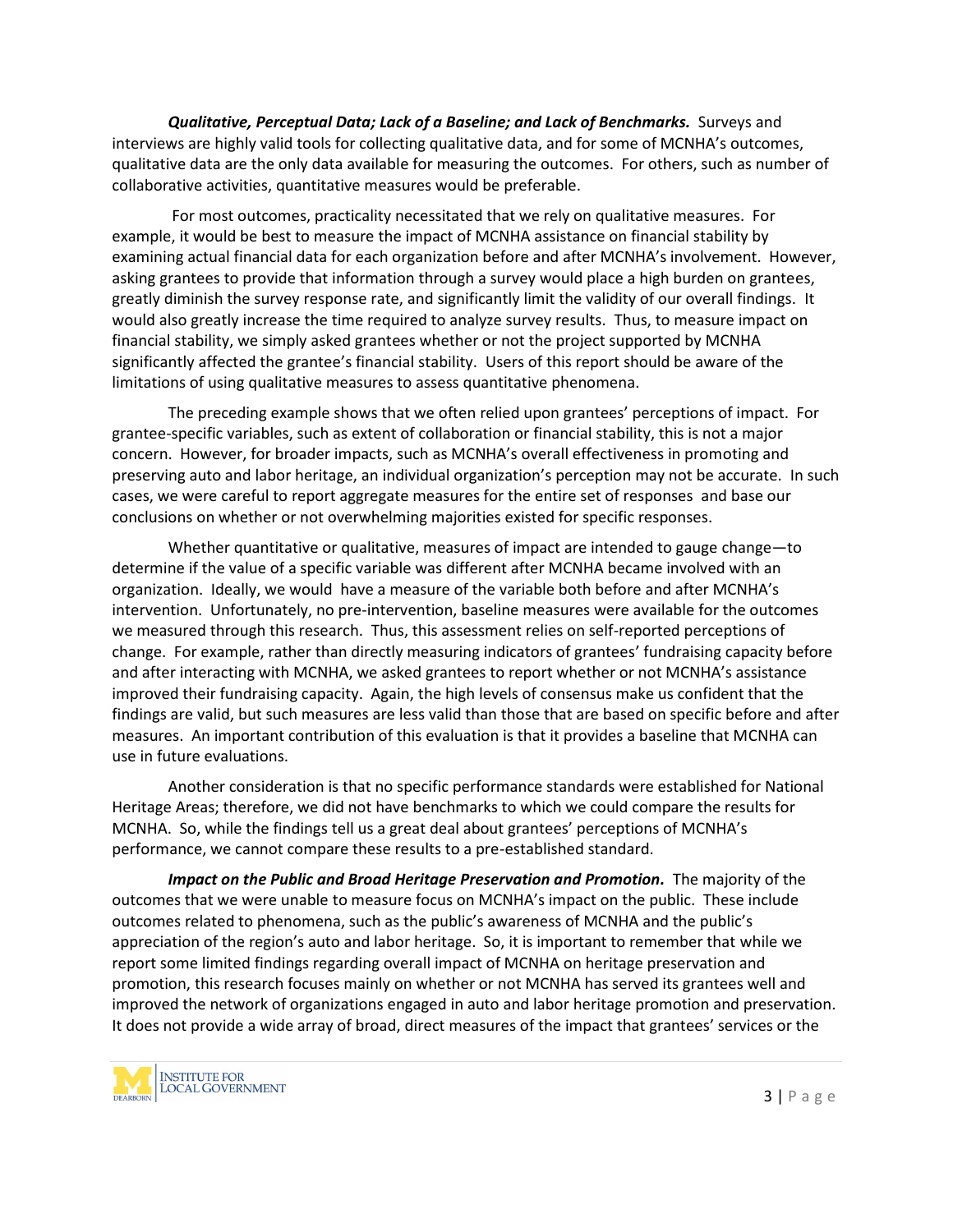network of service providers, as a whole, on heritage preservation and promotion. Such measures require resources beyond those available for this research.

*Evaluation Exceeds Standards Established by National Park Service's Evaluation Model.* The limitations described above are not unique to the present evaluation. In fact, they are recognized in evaluation guidelines set forth in the *National Heritage Area Evaluation Replication Guide.* The MCNHA evaluation was not designed to precisely replicate the national evaluation model. Yet it is consistent with most of the guidelines, and it goes beyond the Replication Guide to respond to MCNHA's specific needs.

The Replication Guide calls for a 3-stage evaluation.<sup>9</sup> Phase One includes 1-2 months to become familiar with the NHA being evaluated by reviewing organizational documents and talking to key organizational stakeholders. Phase Two calls for data collection from organizational documents, site visit interviews, and existing financial audits and reports. Phase Three entails completing the data analyses and writing the report. The three phases are expected to be completed in 4-6 months and answer the three following questions:

"1. Based on its authorizing legislation and General Management Plan, has the Heritage Area achieved its proposed accomplishments?

2. What have been the impacts of investments made by Federal, State, Tribal and local government and private entities?

3. How do the Heritage Area's management structure, partnership relationships and current funding contribute to its sustainability?"<sup>10</sup>

The evaluation described in this and prior reports utilized many of the same data sources identified in the national guidelines, but entailed more intensive data collection and analysis over a longer period of time within a more formalized evaluation framework to enable a richer analysis with greater validity and reliability findings than those that can be produced through the model outlined in the Evaluation Replication Guide.<sup>11</sup> The evaluation described in the Guide relies almost entirely on existing financial reports and annual reports for assessing impact of investments. It calls for interviews to gather additional data, but provides a very short timeline for such interviews, and does not provide a rigorous means of compiling and analyzing the data obtained through those interviews so that the impact of the NHA coordinating entity can be evaluated effectively. Nor does it include a survey, such as the one we conducted, for collecting information from a broader set of stakeholders. Finally, the surveys and interviews conducted for this evaluation include questions that provide a much richer understanding of MCNHA's impact on the network of organizations involved in heritage activities than is possible through the national evaluation model.

ond the<br>IHA on the<br>NHA and its<br>4 | P a g e national evaluation model results primarily from the extended time frame that we had available to work with MCNHA on the evaluation, the fact that we were focusing on only one national heritage area, and our geographic proximity to MCNHA and its grantees.



<sup>&</sup>lt;sup>9</sup> Jain, R. and Rog, D. 2012. National Heritage Area Evaluation Replication Guide. Roseville, MD: Westat., p. 3. <sup>10</sup> Jain and Rog, 2012, p. 1.<br><sup>11</sup> This comparison to the national evaluation model is not meant as a criticism of that model. Our ability to go beyond the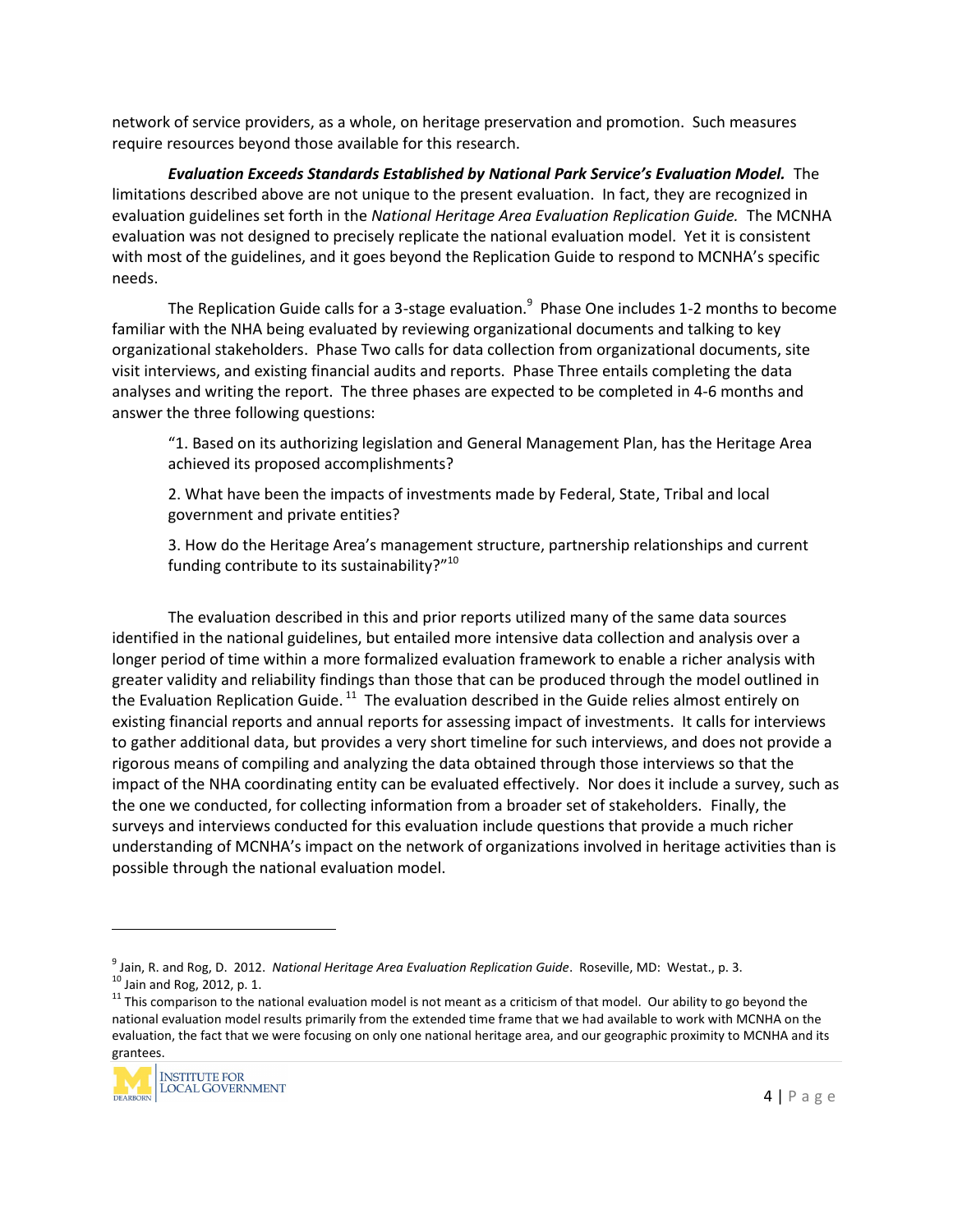# **Findings**

In this section of the report, we present the findings from our research to help answer the three questions posed in the national evaluation model.

# Question 1: Based on its authorizing legislation and General Management Plan, has the Heritage Area achieved its proposed accomplishments?

Answering this question entails discussing the nature of MCNHA's activities, how those activities are implemented, and what the impact of those activities have been. MCNHA's authorizing legislation and General Management Plan provide a basis for identifying MCNHA's key activities, MCHNA's approach to implementing those activities, and the goals of those activities. The evaluation helped refine our understanding of all three and assess the extent to which the goals were achieved.

We found that MCNHA has achieved many of its proposed accomplishments. It has experienced the greatest success in accomplishing goals related to its approach to heritage preservation and promotion (i.e. serving as a catalyst and coordinator for projects implemented by partnerships of heritage-related organizations). It has also experienced considerable success in accomplishing goals related to specific activities (e.g. preserving historic sites). Its success in accomplishing its overall goals (e.g. enhancing awareness and appreciation of auto/labor heritage among the public, improving economic vitality, creating a regional brand, etc.) has been more limited or difficult to determine.

Public Law 105-355 (1998) created the Automotive National Heritage Area of Michigan, also known as the MotorCities National Heritage Area (MCNHA), and stated its purpose was to "conserve, interpret, and develop the historical, cultural, natural, and recreational resources related to the industrial and cultural heritage of the Automobile National Heritage Area" (p. 3248). Furthermore, MCNHA was to increase "public awareness of and appreciation for the natural, historical, and cultural resources of the Heritage Area" (p. 3250) and encourage "economic viability of the affected communities" (p. 3251). Although the Act allowed MCNHA to determine the specific activities that it would use to accomplish these goals, it required MCNHA to prioritize the following:

- "establishing and maintaining interpretive exhibits"
- "developing recreational opportunities"
- "restoration of historic buildings … related to the them of the Heritage Area"
- "ensuring that clear, consistent, and environmentally appropriate signs identifying access points and sites of interest are put in place throughout the Heritage Area" (P.L. 105-355, 1998, p. 3250).<sup>12</sup>

The Act clarified that MCNHA was not to take sole responsibility for these goals and activities. Rather, it was to pursue these by "foster[ing] a close working relationship with all levels of government,

ving natural<br>goals than<br>red in the<br>5 | P a g e  $12$  Section 106, b. of the Act also identified increasing public awareness, encouraging economic viability, and conserving natural and cultural resources as priorities. Increasing public awareness and encouraging economic viability read more as goals than activities, so we listed them as part of MCNHA's purpose in the preceding paragraph. Conserving resources is covered in the overall purpose specified in Section 102 and quoted in the preceding paragraph.

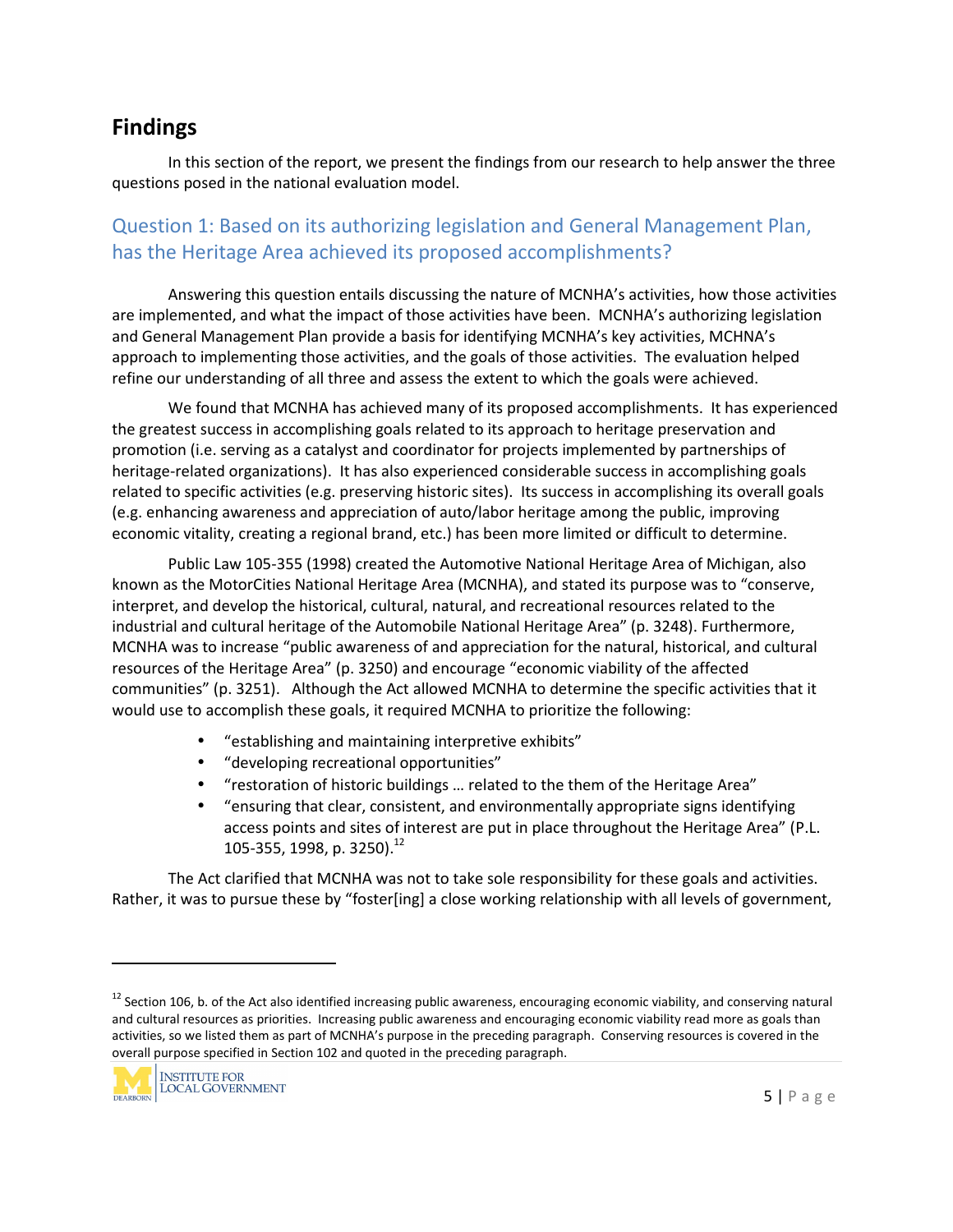the private sector, and the local communities in Michigan and empower[ing] communities in Michigan to conserve their automotive heritage while strengthening future economic opportunites."

The MCNHA General Management Plan reiterated these key elements of the Act and identified education, revitalization, and tourism as "key mission goals" (MotorCities National Heritage Area, 2001, p. 16). The plan focused on the organizational structure that would guide MCNHA's activities and link MCNHA to the broad network of organizations pursuing Heritage Area preservation and promotion. The plan emphasized MCNHA's role as that of a *catalyst* for action by partner organizations already engaged in auto and labor heritage preservation and promotion. MCNHA would focus on creating "regional linkages, inter-connecting widely scattered sites that are a part of a common regional history. These linkages will include…programmatic linkages that will encourage cooperation among many communities and institutions" (p. 14). One goal that the plan added was to create a "unique and memorable" identity or "brand" for the Heritage Area that would change residents' and visitors' perceptions of the quality and character of the area. (p. 12)

In summary, the accomplishments identified in MCNHA's authorizing legislation and General Management Plan fall into three cateogies—overall goals, specific activities, and approach (Table 1).

| <b>Category</b>            | <b>Anticipated Accomplishment</b>                                                                                                                              |
|----------------------------|----------------------------------------------------------------------------------------------------------------------------------------------------------------|
| <b>Overall Goals</b>       | Historical, cultural, natural, and recreational resources related to the<br>region's automotive and labor heritage are preserved/conserved                     |
|                            | Public awareness of, and appreciation for, these resources increased.<br>$\bullet$                                                                             |
|                            | The economic viability of the region's communities improved.<br>٠                                                                                              |
|                            | A regional identity (i.e. "brand") for the Heritage Area was created.                                                                                          |
| <b>Specific Activities</b> | MCNHA helped<br>$\bullet$                                                                                                                                      |
|                            | Restore historic buildings                                                                                                                                     |
|                            | Establish and maintain interpretive exhibits                                                                                                                   |
|                            | Develop recreational opportunities                                                                                                                             |
|                            | Install clear, consistent, and environmentally appropriate signs at<br>sites of interest and access points                                                     |
| Approach                   | MCNHA served as a catalyst by initiating activities, projects, or<br>partnerships related to automotive and labor preservation and<br>promotion.               |
|                            | MCNHA created connections among the region's organizations and sites<br>٠<br>that are involved in automotive and labor heritage preservation and<br>promotion. |

# Table 1. Accomplishments Envisioned for MCNHA

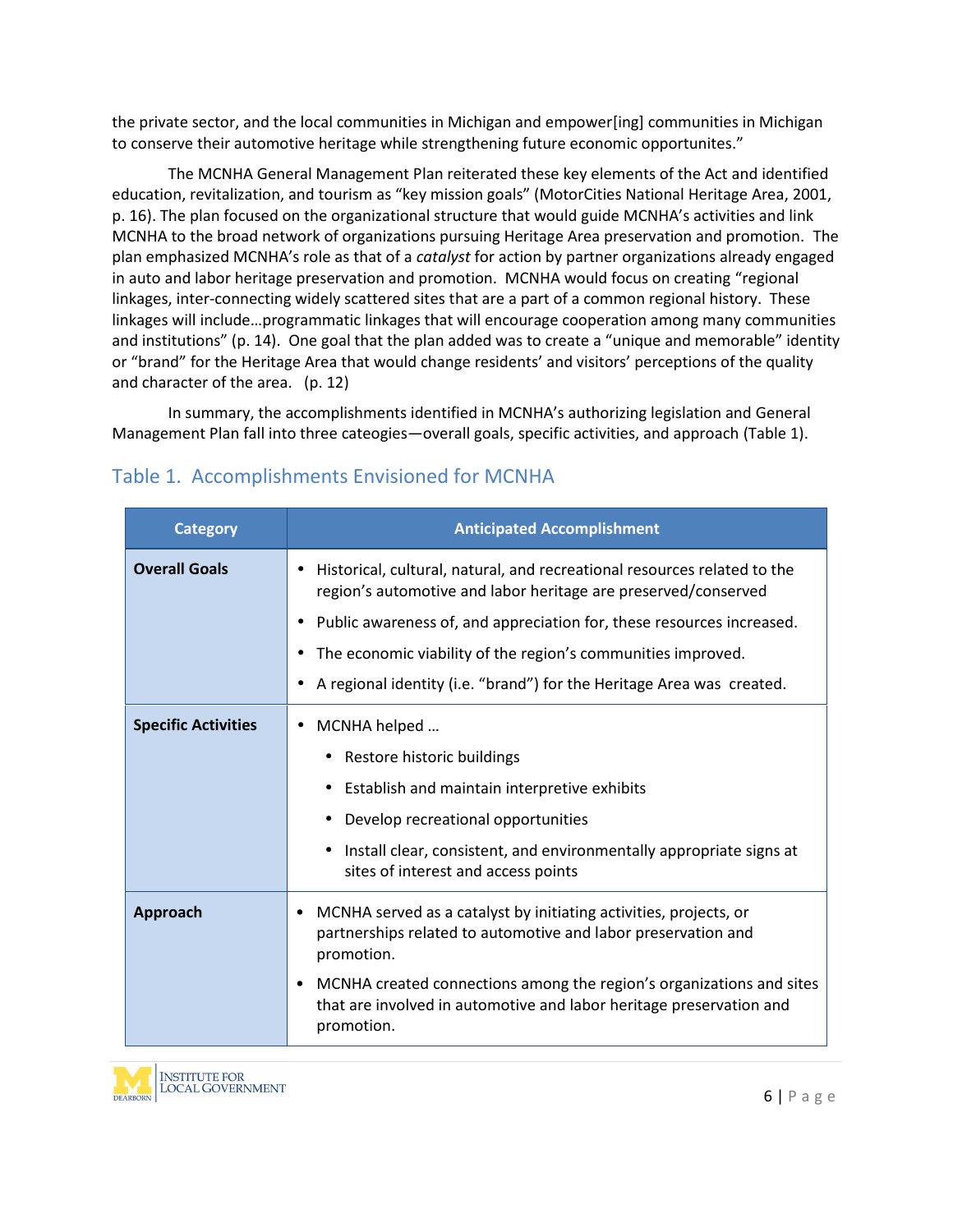#### *Overall Goals*

**Impact on Auto & Labor Heritage Preservation and Promotion.** The number and type of projects supported by MCNHA (see "Impact on Projects" in the "Specific Activities" section) demonstrate that **MCNHA has clearly helped to preserve the region's historical, cultural, and recreational resources related to the region's auto and labor history**. Organizations that have worked with MCNHA assess its effectiveness in achieving the broad goal of preserving and promoting the region's auto and labor heritage positively. They perceive MCNHA as being at least somewhat effective in pursuing this broad goal, though they also see room for improvement, which is hampered by various factors, most of which are beyond MCNHA's control.

MCNHA's traditional grantees have a more favorable perception of MCNHA's overall effectiveness than do its partners and resource providers. Almost 60% of MCNHA grantees view MCNHA has highly effective in achieving this broad goal. Smaller grantees (65% rated MCNHA as highly effective) and grantees that received funding in the first half of MCNHA's grantmaking years (70% rated MCNHA as highly effective) also rate MCNHA's effectiveness more highly than larger and later grantees. Though not an overwhelming majority, MCNHA has still made a significant impact given complicated nature of effectively preserving and promoting automotive and labor heritage. MCNHA's primary focus has lied in coordination and cooperative projects less visible to the public, and therefore MCNHA cannot solely be responsible for this overall goal.

**Impact on the Public.** The evaluation agreement between IFLG and MCNHA did not include collection of data for outcomes related to the impact of MCNHA's activities on the public. This was driven by cost and methodological difficulties of gathering valid and reliable data for this group of outcomes. We attempted to gather some data regarding the number of people attending / viewing exhibits, participating in events, etc.; however, the data provided by respondents were insufficient (low # of respondents and low validity/reliability of data) to draw conclusions.

**Impact on Economic Viability of Region.** The evaluation agreement between IFLG and MCNHA did not include collection of data for outcomes related to the impact of MCNHA's activities on the region's economic viability. This was driven by cost and methodological difficulties of gathering valid and reliable data for this group of outcomes.

Output data allows us to glean some insights regarding MCNHA activities that might have enhanced economic viability. Analysis of MCNHA grant, partnership, and operational spending data data shows that 17% (\$1,819,883) of MCNHA's expenses were incurred for tourism-related projects.<sup>13</sup> This included \$384,283 for grants to specific tourism projects and an additional \$1,435,600<sup>14</sup> to educational or preservation projects that also had tourism applications. **MCNHA has helped preserve existing tourist sites, restore historic buildings to create new tourist attractions, develop museum**

<sup>\$492,000</sup> for conferences for auto museum operators, and \$394,000 for preserving historic sites or artifacts.



ized at the<br>
shibits,<br> **7** | P a g e  $^{13}$  This calculation is based on total expenses reported between 2000 and 2011 because the 2012 990 was not finalized at the time this report was compiled. The project dollars included 2012.<br><sup>14</sup> This figure includes \$12,400 to the Passport Program, \$199,000 for signage (Wayside and other), \$321,560 for exhibits,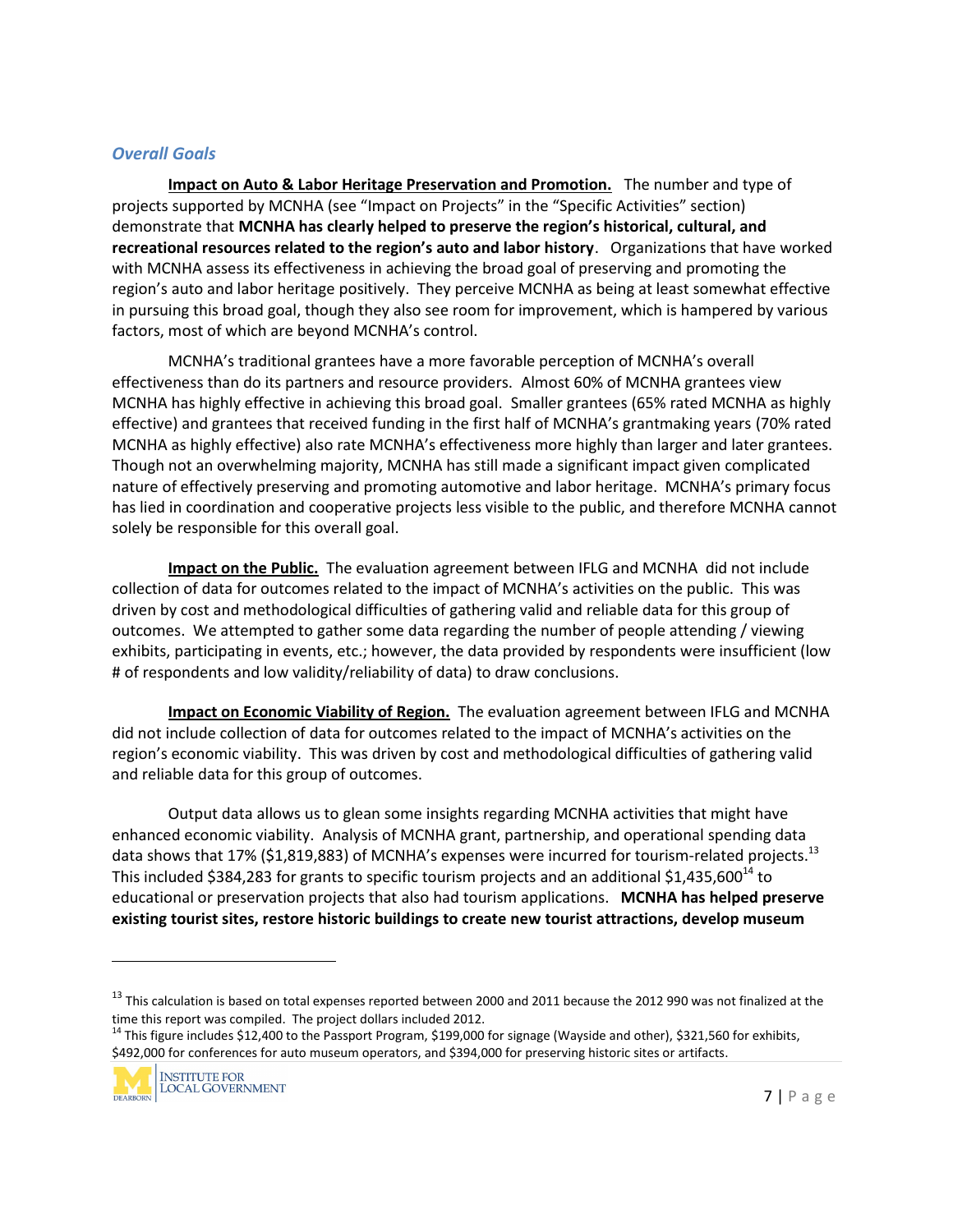#### **exhibits, create tours of heritage sites with historic significance, and collectively market auto-related events inside and outside of the region.**

Between 2006 and 2011, there was more than \$103 billion in travel spending in Michigan, and a substantial portion of that spending occurred in the MotorCities National Heritage Stewardship Communities.<sup>15</sup> A 2004 Michigan State University study estimated that 26 jobs are supported for every million dollars of tourist spending, and for every \$1.00 in direct tourism sales in Southeast Michigan, another \$.58 in sales is generated through secondary effects.<sup>16</sup> The study also found it difficult to assess MCNHA's precise economic impact since most grantees were unable to provide accurate counts related to their funded projects (p. 4). While we cannot determine precisely how many tourism dollars were spent at venues or activities supported by MCNHA or how much of that spending would have occurred without MCNHA's investments, we can reasonably assume that a portion of the spending that did occur at these venues/activities would not have occurred without MCNHA's support because the venues or activities would not have been available or implemented at the same scale without MCNHA's support.<sup>17</sup>

Anecdotal accounts attest to the importance of MCNHA's involvement in specific tourism related activities, such as when it played a central role in securing a new location for the Concours d' Elegance classic car show when promoters threatened to move the show out of state. Major regional partners of MCNHA that engage in tourism-related activities generally characterized MCNHA as a valuable partner, especially for connecting the regional entities, such as the Detroit Metro Convention and Visitors Bureau, with the numerous small auto and labor heritage-related organizations operating across the region.

While we are unable to establish the extent to which MCNHA's tourism activities improved the economic viability of the region, via increased tourism spending, especially from people outside of the region, **the findings confirm that MCNHA is allocating resources to activities that have the potential for economic impact.**

**Impact on Regional Identity / Brand.** The recognition of the metro Detroit region as the birthplace for the U.S. auto industry and a focal point for the labor movement is common throughout the region and country. There seems little need for MCNHA to allocate resources to reinforce that identity, and it would be quite difficult to assess the marginal effect of MCNHA's actions if it did. Yet moving beyond this basic identity to create a recognizable brand that fosters appreciation and preservation of the region's heritage is a goal that was envisioned when MCNHA was created. Enhancing awareness that the region is an official national heritage area was a related goal.

Whether or not MCNHA has succeeded in these goals is best assessed by measuring public awareness and acceptance of the identity/brand and/or national heritage area. Since we did not gauge

t*es:*<br>e Area.<br>other<br>8 | P a g e <sup>16</sup> Vander-Stoep, G.A., Stynes, D.J., and Sun, Y. 2004. *Visitor awareness and economic impact of MotorCities hub sites:* Providing a baseline for Michigan's Automobile National Heritage Area. Detroit, MI: MotorCities National Heritage Area.<br><sup>17</sup> We cannot determine if the tourist dollars spent at MCHNA-supported sites/activities would have b tourism sites/activities in the region, if the MCNHA-supported sites/activities did not exist.



<sup>&</sup>lt;sup>15</sup> Nicholls, S. (2012). *Michigan tourism: An update.* East Lansing, MI: Department of CARRS & Geography, Michigan State<br>University. Retrieved from: http://tourismplan.anr.msu.edu/docs/Michigan\_Tourism.pdf.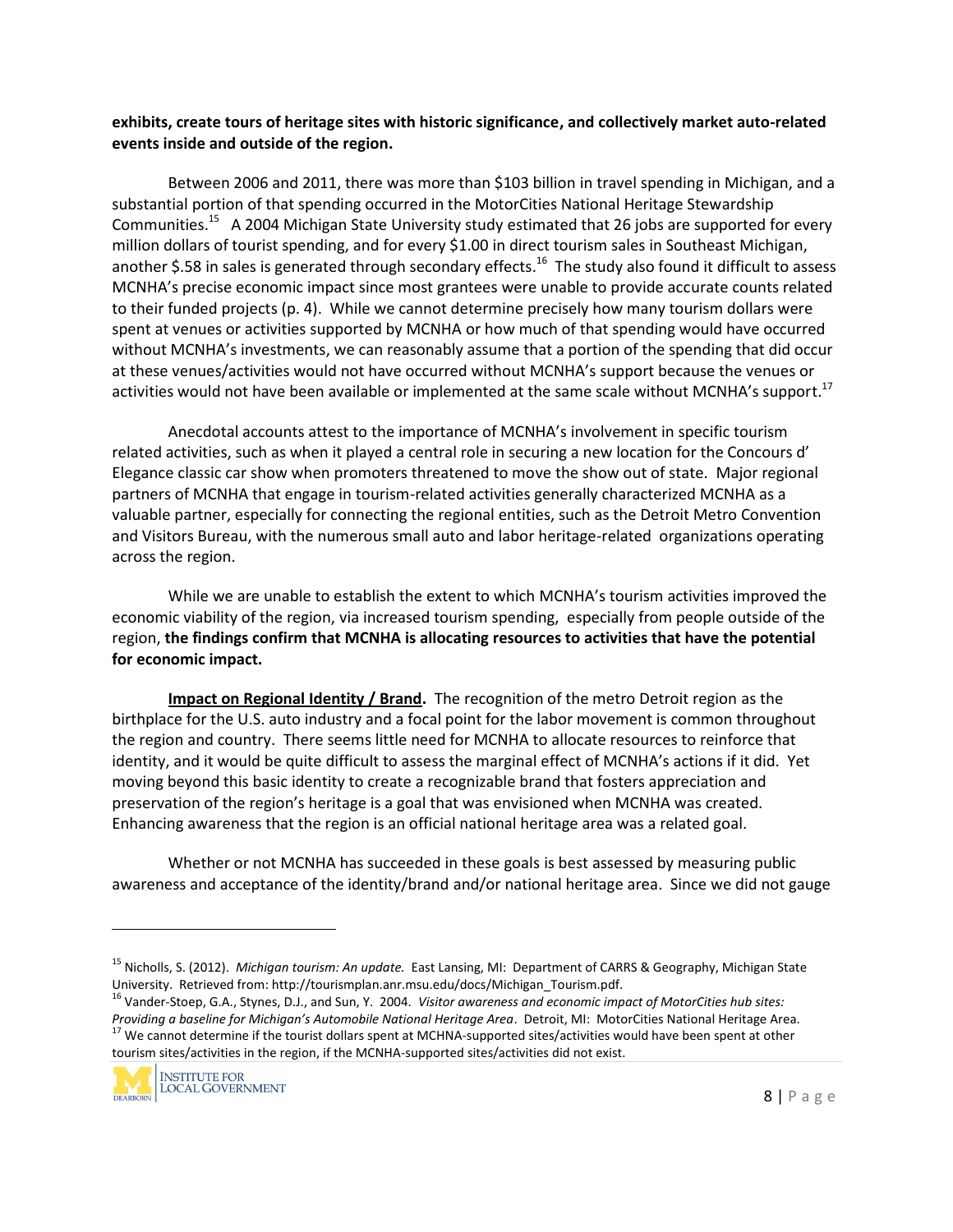public awareness of MCNHA, our ability to assess this overall goal is limited to personal observations, discussions with MCNHA staff, and open-ended feedback from MCNHA partners.

**Information obtained through those sources suggests that this is the overall goal for which MCNHA's impact has been the most limited.** Grantees, partners, and staff agree that MCNHA has done a lot to promote the region's auto and labor heritage; however, several interviewees suggested that MCNHA needed to do more to create a unified vision for heritage-related activities or do more to publicize the region as a national heritage area. Staff members concurred that branding has been one of MCNHA's lower priorities. Personal observation of auto and labor hertage-related events, sites, and news coverage reveals no clear brand identity and inconsistent references to the heritage area or MotorCities NHA as a supporter/partner.

Promotion of MCNHA has not been ignored. 78% of grantees directly publicize MCNHA or the Automotive National Heritage Area at their site or in their promotional materials, and MCNHA has been a key partner in implementing *Autopalooza*, an umbrella marketing strategy for auto-related heritage events held throughout the region during the summer. However, these efforts have been insufficient for creating a shared identity or brand as originally envisioned in the management plan.

To some extent, efforts to create a shared identity/brand are likely inhibited by the presence of the auto industry and labor unions as on-going enterprises that are continually adopting new marketing strategies and evolving as institutions, rather than simply historical entities, the memories of which are ripe for reflection. Furthermore, the intertwining of the various auto and labor heritage sites and events with an active, diverse, and geographically spread metropolitan area with multiple entry and exit points inhibits the ability to easily mark the geographic boundaries of the heritage area compared to heritage areas that are marked by natural, physical, readily identifiable features.

#### *Specific Activities*

**Restoring Historic Buildings & Artifacts. MCNHA has contributed to the restoration or preservation of many buildings of historic significance to the nation's auto and labor heritage.** Most notable among these is the restoration of the Ford Piquette Plant, the original manufacturing facility for the Model T and the site of Henry Ford's initial experimentation with the moving assembly line. Since 2000, partnering with T-Plex, the nonprofit owner of the site, MCNHA has been a critical partner in the plant's restoration and conversion into a tourist site. MCNHA helped secure registration of the site on the National Register of Historic Places and provided grant funding for façade restorations, roof repairs, fire safety upgrades, a visitor orientation theater, orientation video, and an economic development plan for the complex. MCNHA has continued its involvement with Piquette in an effort to use the site as a catalyst for spillover investment in the surrounding area, Milwaukee Junction, which was the center of the emerging automobile industry at the turn of the century. To date, MCNHA has provided more than \$300,000 in direct financial assistance to support the Piquette restoration and spillover development, which stakeholders involved in the project identified as critical. Stakeholders also said that the direct involvement of MCNHA personnel in the project has been essential to the project's continued evolution. They are doubtful that the project could have been completed without MCNHA.

oric sites.<br>er house,<br>9 | P a g e MCNHA has played important roles in efforts to restore or preserve several other historic sites. Notable among these are the Fisher Mansion, Meadow Brook Hall, Ford's Milford Village power house,

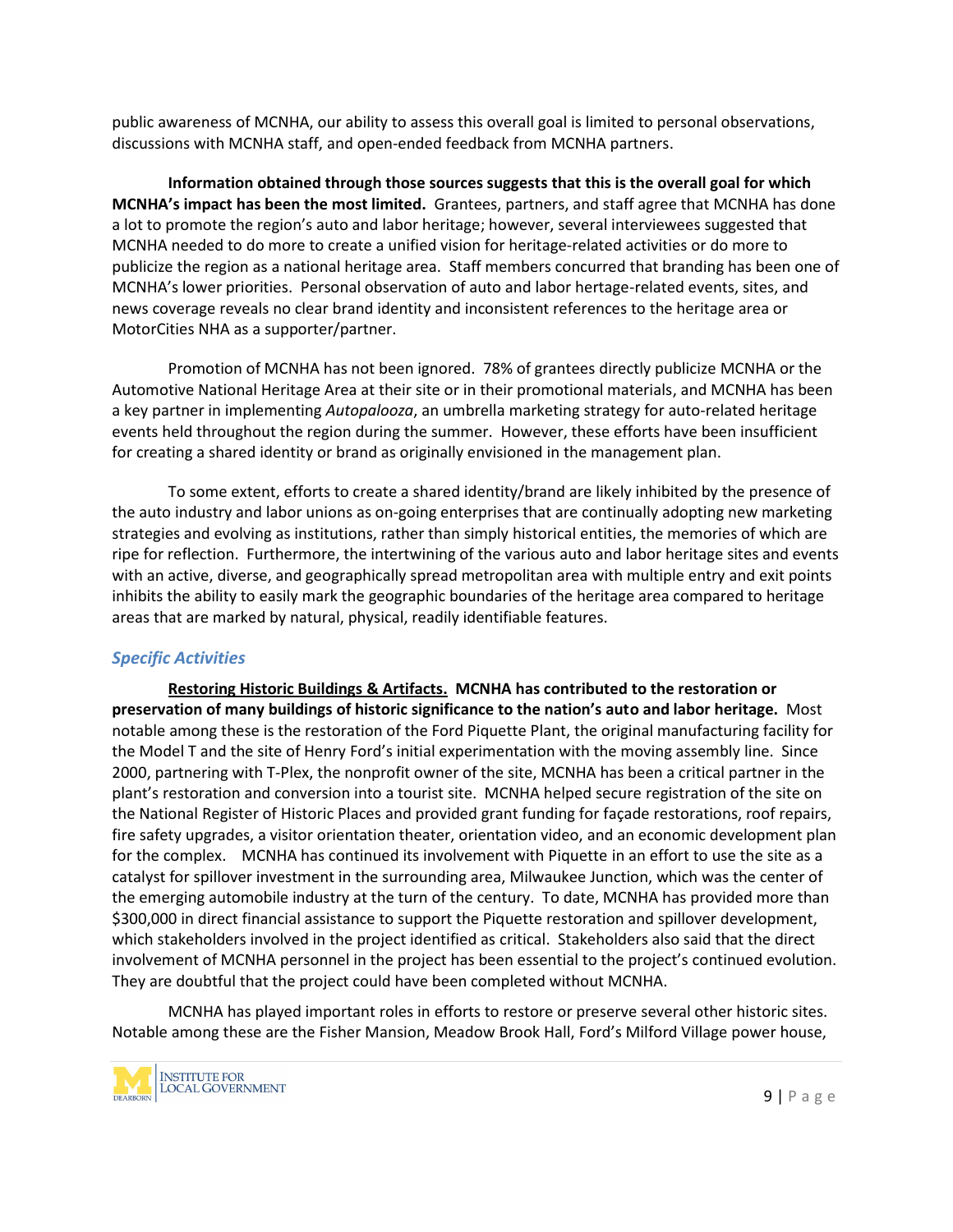Miller Motors Hudson Automobile dealership, the Durant-Dort office building, Haven Hill, and the Detroit Interurban Railway station. Though its involvement in these projects has been less extensive and formative than evident in the Piquette Plant restoration, MCNHA has provided approximately \$100,000 to fund critical repair or restoration components of these projects, as well as non-financial assistance to help project sponsors connect with other resources.

In addition to restoring historic buildings, MCNHA has also worked with museums and other heritage partners to help restore historic vehicles that help tell the story of the region's auto heritage and to expand museum space to house additional auto and labor artifacts and exhibits.

**Establishing and maintaining interpretive exhibits. MCNHA has worked with a variety of partners to aid the creation of 25 different interpretive exhibits. The approximately \$305,000 provided to grantees has produced displays covering a range of auto and labor topics**, such as Detroit's role as the Arsenal of Democracy, the interaction of the automobile and popular culture, and the effect of the automobile on technology. Most of these exhibits have been installed at large cultural institutions, such as the Detroit Science Center, Detroit Public Library, Detroit Historical Museum, or the Detroit Institute of Arts. But more localized partners, such as the Plymouth Historical Society and the Gilmore Car Museum have also benefitted from MCNHA's efforts to establish and maintain interpretive exhibits.

**Developing recreational opportunities.** Because the significance of the Automobile National Heritage Area is economic and cultural, activities that focused exclusively on physical recreational opportunities have had a lower priority for MCNHA than than for coordinating entities that operate in NHAs that focus on natural resources. MCNHA's recreational focus has been helping develop, promote, and implement events, tours, and museum exhibits that provide venues for people residing in or visiting the region to spend their recreational time. Previously cited data on MCNHA's work in enhancing auto and labor-related tourism and creating interpretive exhibits demonstrates that **MCNHA has allocated significant resources to, and successfully facilitated, development of recreational opportunities.**

**Installing clear, consistent, and environmentally appropriate signs at sites of interest and access points.** The Wayside Exhibit partnership is MCNHA's primary initiative for accomplishing this goal. The program entails partnering with local communities to install a series of signs in strategic places where people walk and gather— parks, greenways and walkways, downtown commercial areas, etc. The signs serve as interpretative exhibits that tell stories about each community and its unique contributions to Michigan's automotive heritage, creating a regional network of local exhibits.

MCNHA has provided continual oversight of the program and worked closely with the Stewardship Communities to execute all processes related to the signage. It hosted Wayside exhibit workshops as early as 2003, but the partnership to install signage broadened significantly in 2007 with funding from the Michigan Department of Transportation covering 80% of the sign fabrication and design, and the remaining 20% generated through a community match plus any funds required for collateral interpretation (brochures, promotions and web site). The goal for the Wayside Exhibit partnership is to create a comprehensive system of outdoor signs in communities throughout the MotorCities region. **As of fall 2013, 120 signs have been installed, 68 are awaiting installation, and 60**

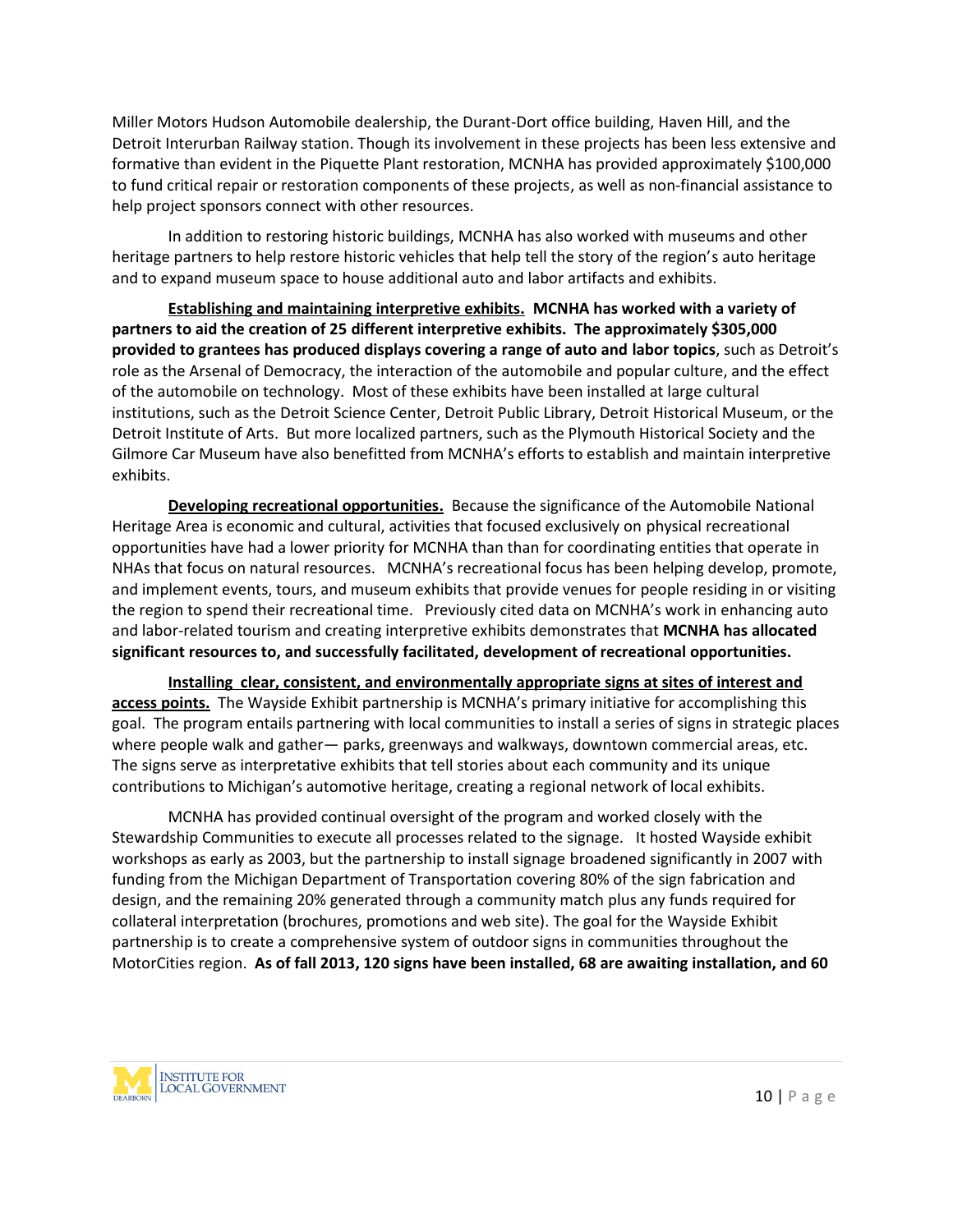**more are in design with the total number of 248 expected at the close of the program on September, 30, 2014.<sup>18</sup>**

Stakeholders invested in Wayside were pleased with the quality of the signs but had concerns about implementation. The project required several extensions due ot the complicated nature of building consensus among the community stakeholders and several MCNHA management changes. **The pace of installation has increased recently, but the fact that after six years of funding, only half of the signs have been installed has raised concerns about final project delivery.**

#### *Approach*

The General Management Plan stated that MCNHA would focus on its catalyst role to promote automotive and labor heritage and that it would focus on creating connections among heritage partners to ensure long-term sustainability of heritage preservation and promotion efforts. MCNHA's grant program and partnership programs have been its primary means of meeting these objectives. Through grant funding and partnership projects, MCNHA jumpstarted projects in the region and helped build grantee collaborations with other organizations to access information, ideas, expertise, and financial support to enable success. MCNHA has also offered programs through Lunch and Learn sessions to develop knowledge to strengthen partner organizations' capacity to deliver critical automotive projects. Our evaluation gathered data on collaborative activities and organizational capacity to assess the impact of MCNHA's approach.

**Impact on Collaboration. MCNHA has increased the number and frequency of collaborations among organizations involved in auto and labor heritage preservation and much of that collaboration would not have occurred without MCNHA.** The majority of respondents said that MCNHA improved their capacity to collaborate, and the data show that this capacity change has resulted in increased collaboration. MCNHA has enabled grantees and partner organizations to collaborate with MCNHA and 3<sup>rd</sup> parties (for grant-funded projects and beyond) in ways that would not have been likely to occur without MCNHA's involvement. The overwhelming majority of grantees and partners collaborated with MCNHA and/or  $3^{rd}$  parties to which MCNHA connected them subsequent to the initial MCNHAsupported project. Most respondents also indicated that they were likely to collaborate with MCNHA in the future. Brokering relationships among disparate organizations was identified as a primary role of MCNHA by a large proportion of grantees and partners.

These collaboration effects were consistent over time and evident across organizations of all sizes, but the effects were slightly greater for larger organizations than smaller ones. MCNHA has played a key role in connecting these larger organizations to various smaller organizations that would not have been connected otherwise.

**Impact on organizational capacity.** MCNHA's primary responsibility is to serve as a coordinator of NHA activities. Rather than taking sole or primary control of projects, it works with other organizations to preserve and promote the region's auto and labor heritage. So, improving the on-going ability of organizations to develop and implement programs is critical to the long-term sustainability of heritage preservation and promotion efforts. **We have a high degree of confidence that MCNHA has**

 $11.$  These<br>11 | P a g e <sup>18</sup> Numbers come from personal communication with MCNHA Director of Operations on August 23, 2013. These numbers are updated from those collected by the evaluation team in 2012.

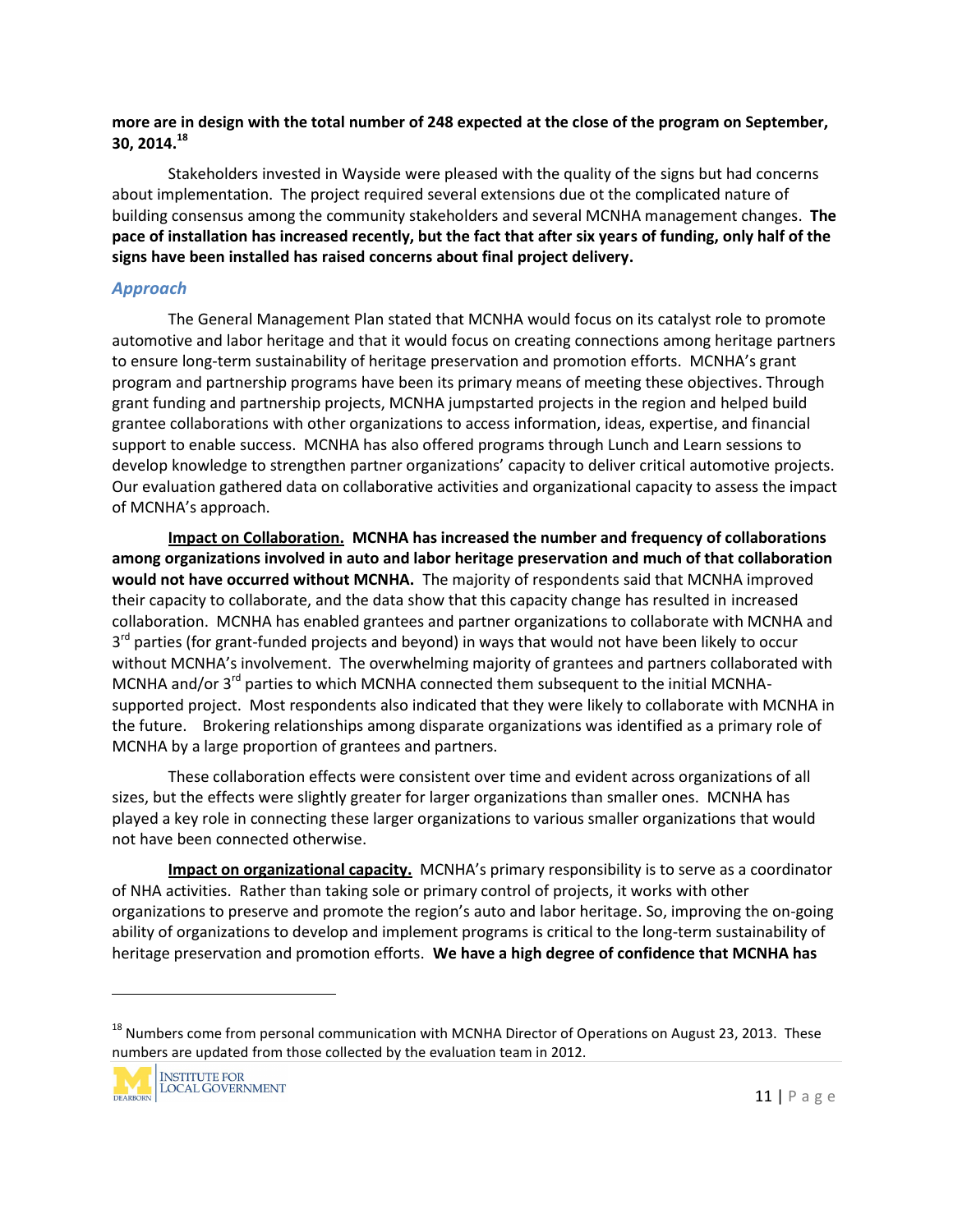**increased the organizational capacity of grantees and partner organizations.** Almost every grantee identified at least one aspect of organizational capacity that MCNHA helped improve. Many identified more than one.

The biggest impact has been on improving promotional/marketing capacity of grantees (Table 2). The capacity to collaborate, plan for projects/events, and fundraise have also improved for a significant share of MCNHA's grantees. Collaboration capacity improved "quite a bit" for almost 1/3 of grantees and at least a little bit for 69%. Project/Event planning and fundraising were the other dimensions of organizational capacity for which MCNHA had a noticeably high impact, improving capacity quite a bit for 28% and 22%, respectively. For both dimensions, the majority of grantees (56%) indicated that MCNHA helped improve their capacity at least a little bit.

Capacity improvements were more common among smaller grantees and grantees who received their first grant during the first five years of MCNHA's grant program. MCNHA's partner organizations, which tend to be larger than most of MCNHA's grantees, were less likely to say that MCNHA improved on-going capacity, but even several of these organizations said MCNHA improved on going ability to plan, finance, or manage operations in significant ways.

Many grantees also indicated that the projects funded by MCNHA helped improve financial sustainability of the organization. The majority (51%) of the respondents said the MCNHA-supported project somewhat (38%) or significantly (13%) improved financial stability.

| <b>Dimension of Capacity</b>                        | <b>Quite a Bit</b> | <b>A Little Bit</b> | <b>Not at All</b> | <b>No Opinion</b> |
|-----------------------------------------------------|--------------------|---------------------|-------------------|-------------------|
| <b>Promotion</b>                                    | 44%                | 28%                 | 3%                | 25%               |
| <b>Collaboration</b>                                | 31%                | 38%                 | 13%               | 19%               |
| <b>Project / Event Planning</b>                     | 28%                | 28%                 | 19%               | 25%               |
| <b>Fundraising</b>                                  | 22%                | 34%                 | 19%               | 25%               |
| <b>Strategic Planning</b>                           | 9%                 | 19%                 | 31%               | 41%               |
| <b>Financial Management</b>                         | 9%                 | 6%                  | 41%               | 44%               |
| <b>Volunteer Management /</b><br><b>Recruitment</b> | 6%                 | 19%                 | 38%               | 38%               |
| <b>Program Revenue Generation</b>                   | 3%                 | 16%                 | 34%               | 47%               |
| <b>Personnel Management</b>                         | 3%                 | 0%                  | 56%               | 41%               |

### Table 2. Dimensions of Capacity as Reported by Survey Respondents

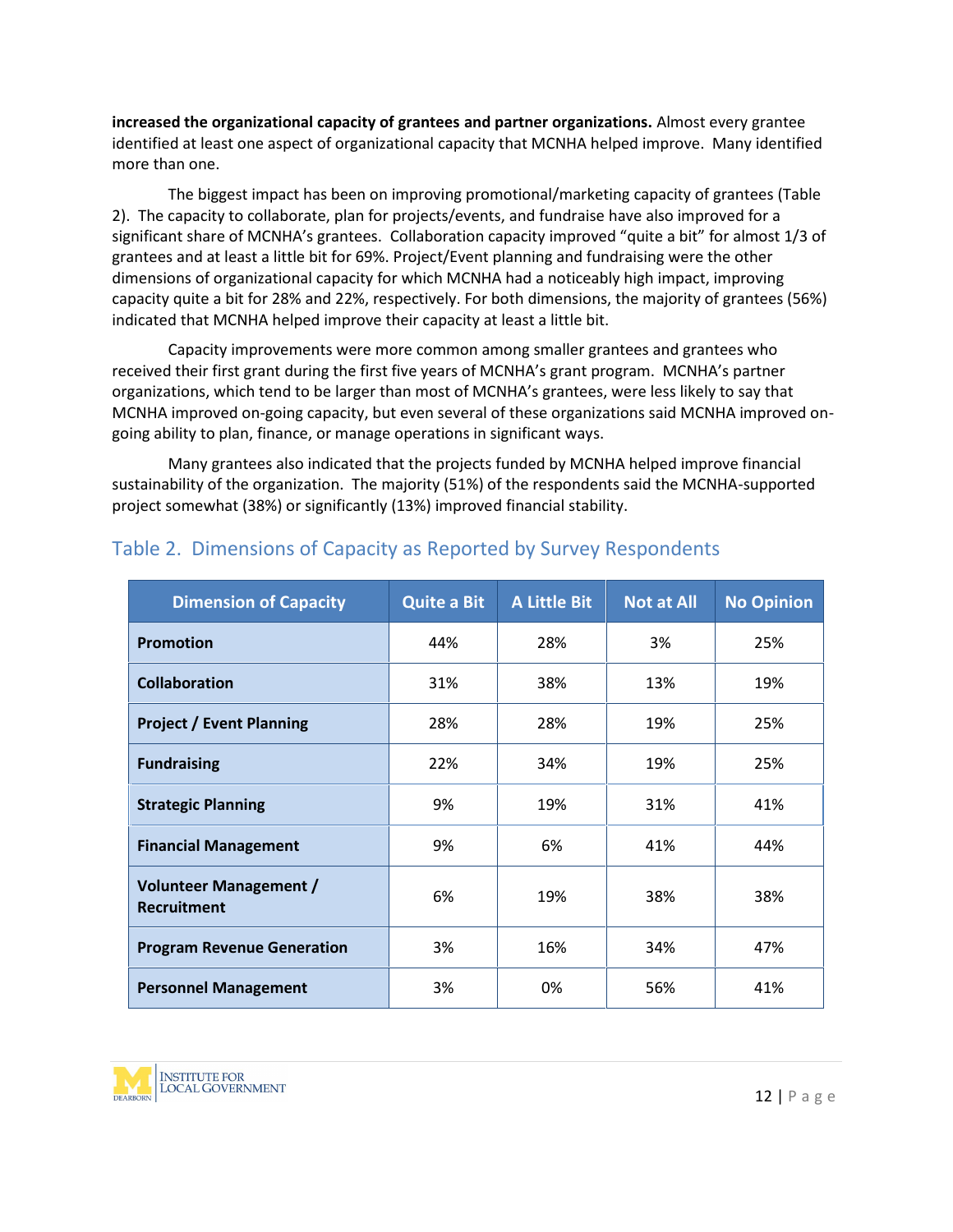# Question 2: What have been the impacts of investments made by Federal, State, Tribal and local government and private entities?

The NHA evaluation guide states that answering this question requires identifying the activities to which MCNHA has allocated its financial and non-financial resources and the outcomes that have resulted from those activities.

#### *Investment of Non-Financial Resources*

The main non-financial resource over which MCNHA has control is its personnel. Precise quantitative measures of how personnel resources were allocated are not available. Qualitative data gathered through our research indicate that most personnel resources have been allocated to two categories of activities–managing MCNHA's grant program and fostering long-term collaborations through its partnership program. The former is dominated administrative tasks of grants management, oversight, and reporting, while the latter encompasses a broad range of tasks necessary for identifying opportunities for collaboration, connecting multiple organizations that can contribute to project or program goals, and negotiating commitments among the multiple project partners. Some of these partnership activities are also conducted as part of the grant program, which MCNHA uses as a point of entry to help grantees connect with resources beyond those provided through the grant funding.

A considerable amount of time is also allocated to marketing the heritage area and its resources. Much of this marketing activity occurs as part of MCNHA's grant and partnership programs, but some occurs independent of specific grants or partnerships. Building organizational membership and responding to member inquiries, hosting "lunch and learn" events, developing volunteer ambassadors, and implementing the "story of the week" program accounted for an important, but modest portion of staff time. MCNHA personnel also spent time on basic operational tasks—finances, human resources, organizational planning, communications, reporting to the National, Park service, etc.

#### *Investment of Financial Resources*

MCNHA's financial statements show contributions from the National Park Service totalling \$5,765,689 from FY00-FY11, which accounted for 50-53% of MotorCities' total revenue, excluding in kind services and facilities, during that period.<sup>19,20</sup> The remaining 46% of funding was comprised of other governmental sources (2-4%), direct public support (36-39%), and program revenue (3%). All other sources each accounted for less than 1% of total funding. When in-kind resources are included, NPS funding accounted for 44% of MCNHA's total revenue, which means that MCNHA met the

ercentages<br>s were<br>rrcentages,<br>13 | P a g e <sup>19</sup> Unless otherwise noted, all figures reported here exclude in-kind revenue and expenses.<br><sup>20</sup> Evaluators pulled financial data from MCNHA's financial statements and IRS 990 forms. Financial statements often provided more detailed data than 990s, but the numbers weren't always consistent with those reported in the 990s, even after considering the reconciliation of the 990 to the financial statements that appears in the 990 forms. Despite cooperation from MCNHA staff and management, many early years of financial data for MCNHA were inaccessible due to lack of access to software used to create the records, lack of access to hardcopies that were archived, and staff turnover, which meant that current staff could not answer some questions about financial data from years prior to their arrival. Calculating percentages often required pulling numbers from both 990s and financial statements. Since the totals on the different reports were sometimes inconsistent, though not dramatically different, we report ranges of percentages, rather than exact percentages, when two different sources were used.

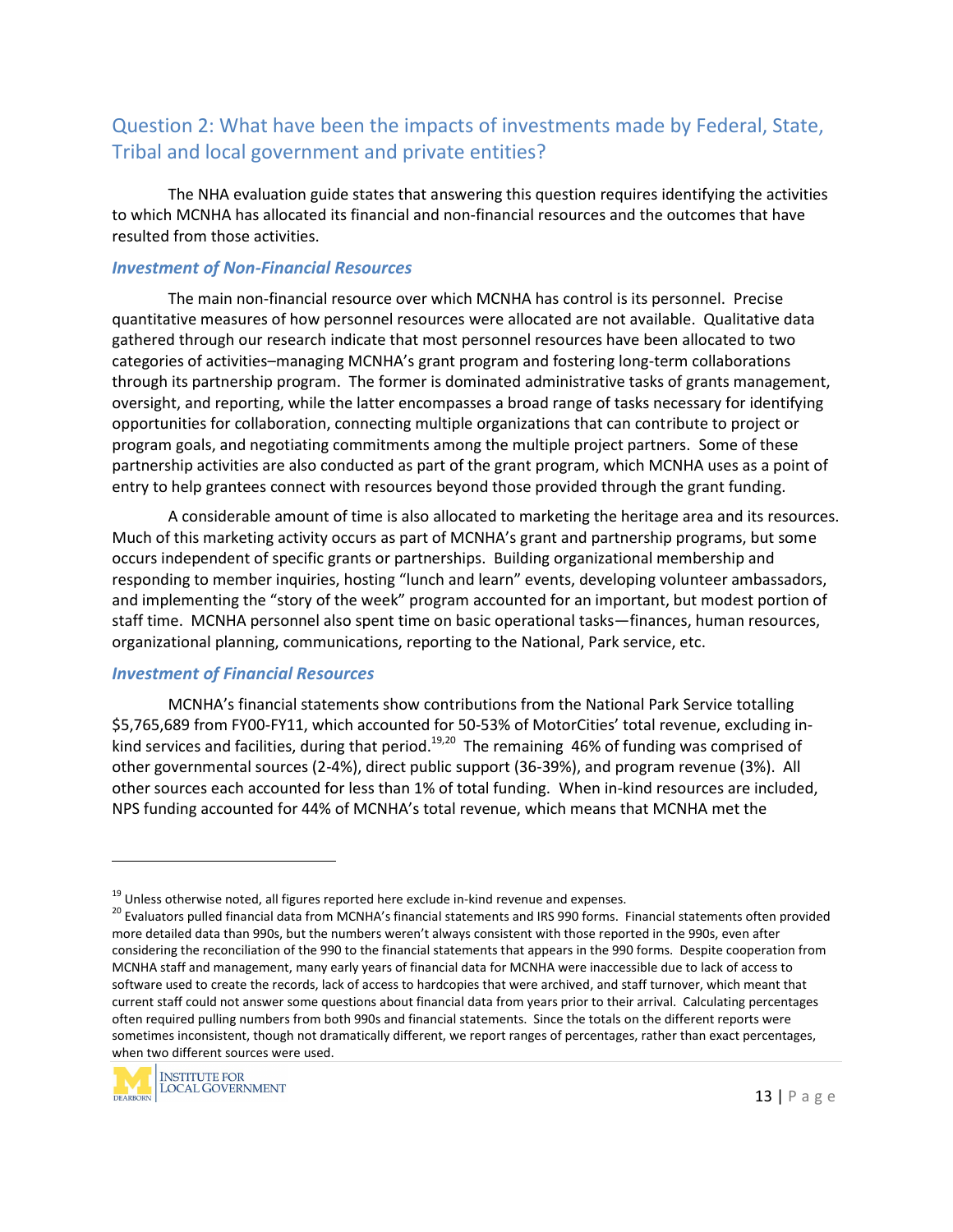requirement established in Public Law 105–355 that federal National Heritage Area funding account for no more than 50% of the total cost of activities carried out under the program.

IRS 990 data show that MCNHA spent 98% of the revenue earned from FY00-11. Sixty-nine percent (69%) of all MCNHA expenses, excluding those related to in-kind contributions, were program related. Twenty-nine percent (29%) were for management and general operating costs, and two percent (2%) were fundraising. Figure 1 displays how the program-related expenses were allocated.

Salaries, wages, and benefits of MCNHA staff and management accounted for slightly more than one-fifth (21%) of program-related expenses. These costs reflect the work that employees put into implementing and overseeing the programs (e.g. grant program, partnership program, lunch and learn, etc.) that MCNHA developed to accomplish its mission. Working with the various organizations involved in heritage preservation and promotion throughout the region to catalyze projects, link partners, leverage resources, and coordinate activities has been an important focus of these activities (see preceding discussion under "Approach").



### Figure 1. MCNHA Program-Related Expenses by Category FY00-FY11

 $\frac{1}{14}$  | P a g e Thirty percent (30%) were incurred for personnel and materials costs of securing expert assistance for heritage preservation and promotion projects controlled by MCNHA or managed in partnership with other heritage organizations throughout the region. This includes costs of services, such as developing promotional videos and campaigns for Autopalooza, an auto-tourism celebration executed through a series of major cruises, races, and shows that spanned the month of August, as well as other auto-related events, developing and marketing heritage tours, developing heritage-related educational programming, or furthering development of the Piquette Plant as a tourist destination. Another 8% of expenses were tied to printing and promotional expenses. The remaining 30% of costs were for "other"expenses, ranging from office supplies to development activities.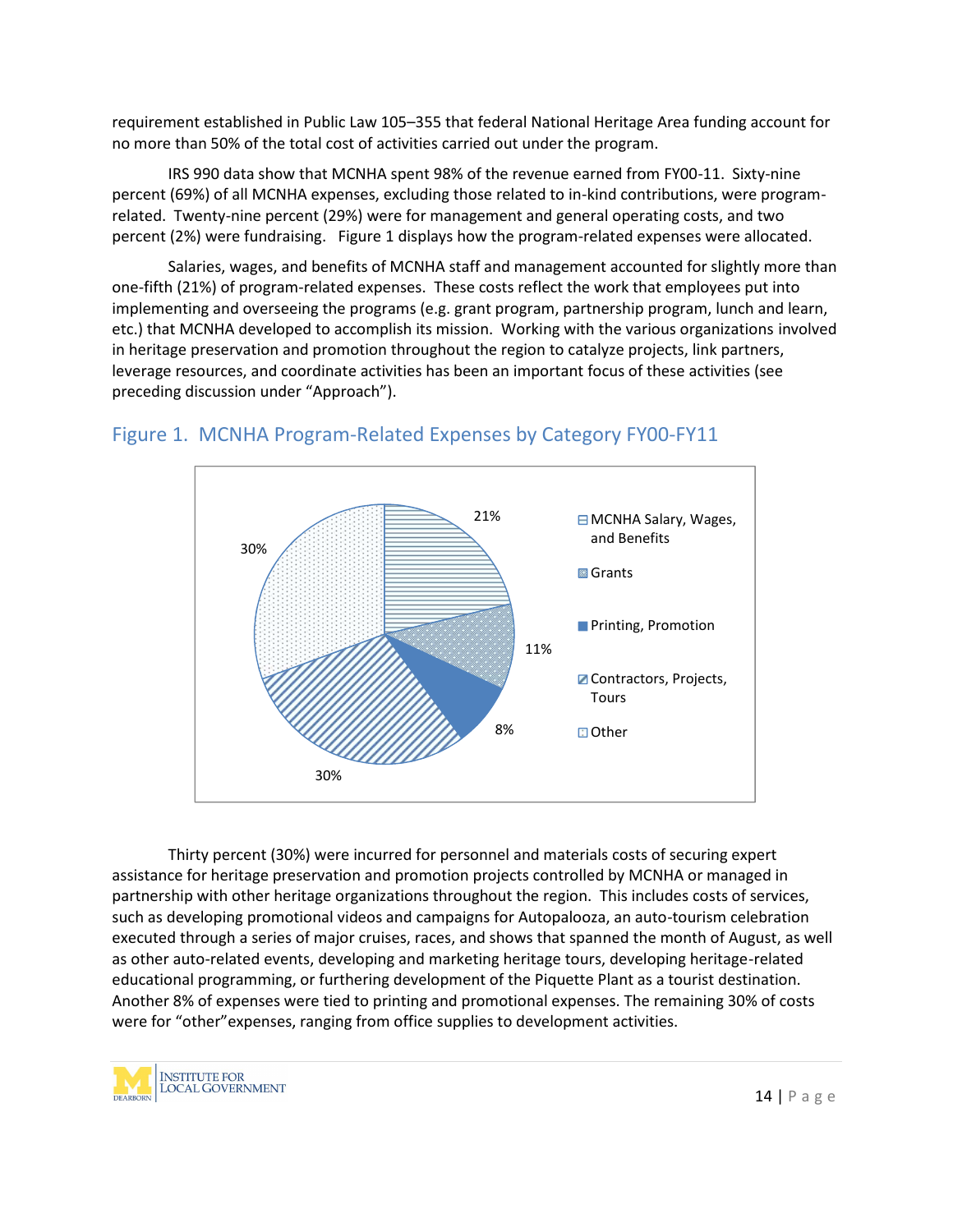The 990s report that eleven percent (11%) of expenses were due to grants that MCNHA provided directly to organizations involved in auto and labor heritage preservation and promotion. However, this figure appears to under-report actual expenditures on grants. This is due to some grant funding being included in the "contractors, projects, and tours" category, rather than the "grants" category.<sup>21</sup> To get a more accurate figure for grants, we compiled data on grants awarded from MCNHA's individual grant files. Here, we report data through FY 12, rather than FY 11, as reported above. From FY00-FY12, MCNHA awarded \$1,000,148 directly to organizations involved in auto and labor heritage preservation and promotion through MCNHA's grant program. Another \$536,395 $^{22}$  were provided directly to organizations through partnership projects. In total, MCNHA provided more than \$1.5 million directly to other heritage-related organizations or their projects.

Figures 2 and 3 show the general type of activity supported with the dollars awarded through MCNHA's grant and partnership programs. Figure 2 shows the categorizations provided by MCNHA. Figure 3 shows categorizations developed by the evaluation team based on a review of project descriptions. Figure 2 shows that education was the dominant focus of MCNHA's grants, preservation was next (28%), followed by tourism (24%).



# Figure 2. MCNHA Funding Awarded by Category 02-12 (MCNHA classifications)<sup>23</sup>

here based on<br>
ins provided<br>
15 | P a g e  $^{22}$  These expenses are included in the "contractors, projects, and tours" category discussed previously.<br><sup>23</sup> The numbers and percentages here may differ from those reported previously. Totals reported in this section MCNHA's classification of grant purpose. Numbers reported previously are based upon more specific classifications provided by MCNHA for each grant.



<sup>&</sup>lt;sup>21</sup> This is especially significant for FY 11 when the grants entry on the 990 (Part IX. Statement of Functional Expenses, Line 1) reported \$0 for grants, even though grants were issued and paid during the year.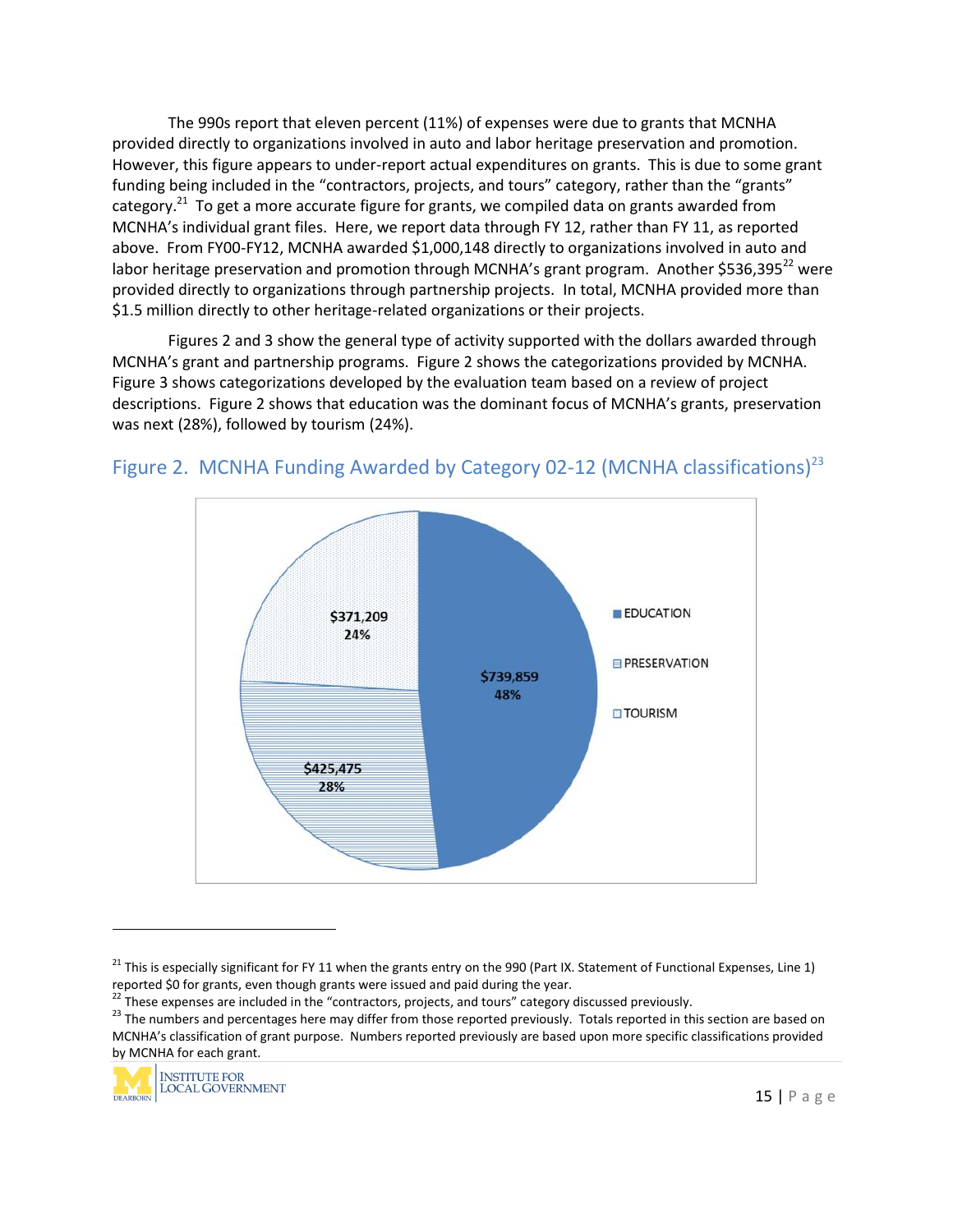The evaluation team's classifications, which take a more refined look at the purpose of the grant present a more complex picture. According to these classifications, tourism took on a more prominent role among MCNHA's expenditures. Twenty-five percent (25%) of awards were focused exclusively on tourism, and another 37% had multiple purposes (mostly tourism and education), of which tourism was one. In total, about 62% of MCNHA's spending through grants and partnerships had a tourism-related purpose. Twenty-five to twenty-six percent (25-26%) had preservation as a focus. These classifications reflect the multi-faceted nature of many MCNHA-supported projects where exhibits, videos, and other activities can educate the public regarding auto and labor heritage and also serve as important features in museums and other tourist destinations.



# Figure 3. MCNHA Funding Awarded by Category 02-12 (Evaluators' classifications)

#### *Outcomes of Activities*

The June 2013 Outcomes Summary Report provides an extensive review of our findings regarding the outcomes of MCNHA's activities. Primary findings related to collaboration and organizational capacity outcomes are reported in under Question 1 in this evaluation summary report. Below, we repeat the findings on collaboration and organizational capacity and add some of the more important findings shared in the outcomes summary report.

identified<br>city of<br>roved for a<br>16 | P a g e **Impact on organizational capacity. We have a high degree of confidence that MCNHA has increased the organizational capacity of grantees and partner organizations.** Almost every grantee identified at least one aspect of organizational capacity that MCNHA helped improve. Many identified more than one. The biggest impact has been on improving the promotional/marketing capacity of grantees. The capacity to collaborate, plan for projects/events, and fundraise have also improved for a

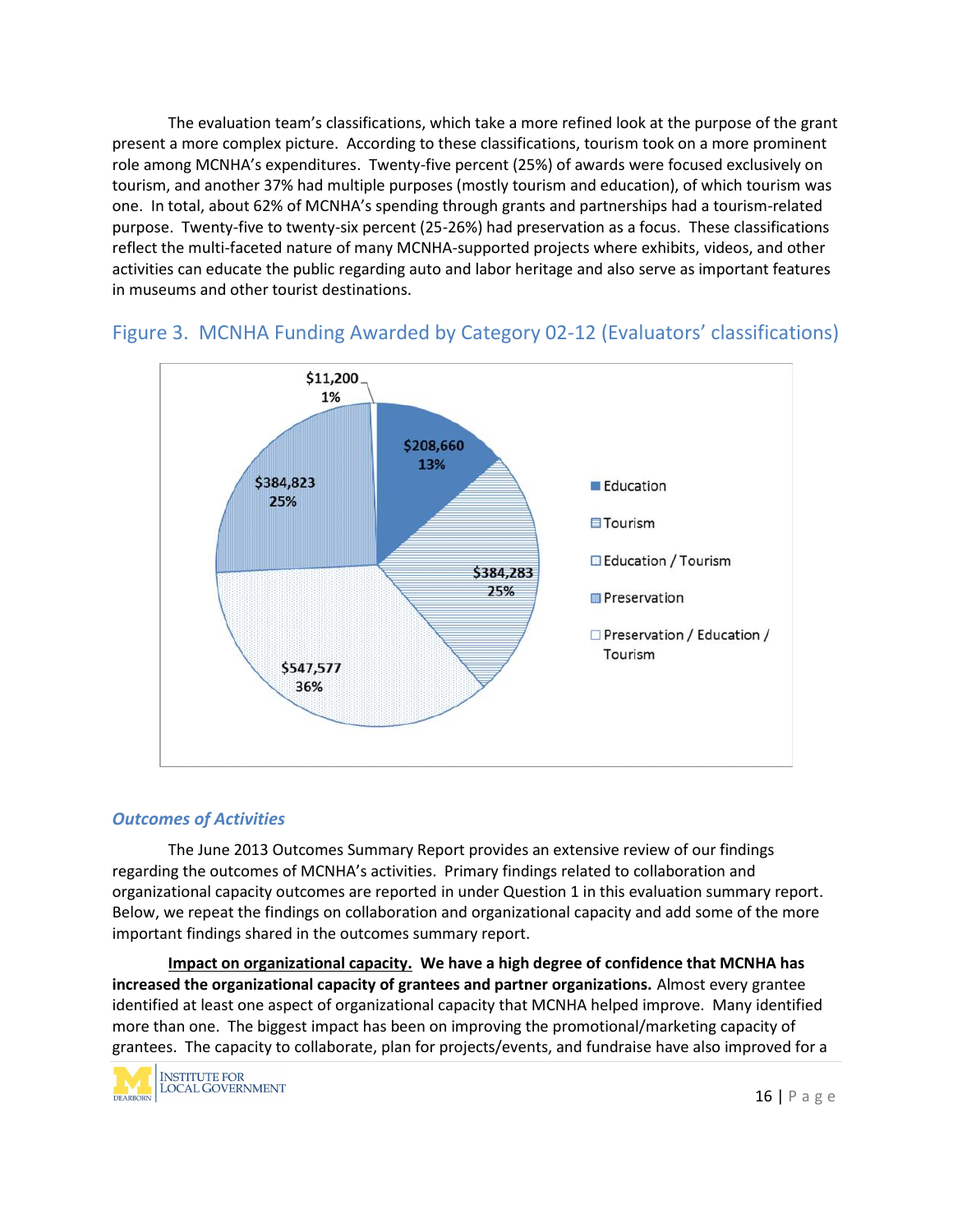significant share of MCNHA's grantees. Many grantees also indicated that the projects funded by MCNHA helped improve financial sustainability of the organization.

Capacity improvements were more common among smaller grantees and grantees who received their first grant during the first five years of MCNHA's grant program. MCNHA's partner organizations, which tend to be larger than most of MCNHA's grantees, were less likely to say that MCNHA improved on-going capacity, but even several of these organizations said MCNHA improved on going ability to plan, finance, or manage operations in significant ways.

**Impact on organizational collaboration. We have a high degree of confidence that MCNHA has increased the number and frequency of collaborations among organizations involved in auto and labor heritage preservation and promotion and that much of that collaboration would not have occurred without MCNHA.** The majority of respondents said that MCNHA improved their capacity to collaborate, and the data show that this capacity change has resulted in increased collaboration. MCNHA has enabled grantees and partner organizations to collaborate with MCNHA and  $3<sup>rd</sup>$  parties (for grant-funded projects and beyond) in ways that would not have been likely to occur without MCNHA's involvement. The overwhelming majority of grantees and partners collaborated with MCNHA and/or  $3<sup>rd</sup>$ parties to which MCNHA connected them subsequent to the initial MCNHA-supported project. Most respondents are also likely to collaborate with MCNHA in the future. Brokering relationships among disparate organizations was identified as a primary role of MCNHA by a large proportion of grantees and partners.

These collaboration effects were consistent over time and evident across organizations of all sizes, but the effects were slightly greater for larger organizations than smaller ones. MCNHA has played a key role in connecting these larger organizations to various smaller organizations that would not have been connected otherwise.

**Impact on Projects.** As important as organizational capacity and collaboration are to heritage preservation and promotion, they mean nothing without success at the project level. It is the cumulative effect of individual projects—from educational activities and heritage tours to museum exhibits and major physical preservation projects—that result in increased understanding, appreciation, and preservation of auto and labor heritage. **We are highly confident that MCNHA has had a major impact on the success of many projects with which it has been involved.** The majority of grantees feels that MCNHA's involvement—financial and non-financial—was extremely important to project success and that they could not have completed the project without MCNHA's grant. Smaller grantees and those that received grants earlier in the grant period were somewhat more favorable in their assessment of MCNHA's impact than larger and more recent grantees.

**Impact on Auto & Labor Heritage Preservation & Promotion and the Public.** These categories of impact are two of the more critical ones. Unfortunately, the ability to directly assess these impacts is greatly constrained by data, resource, and methodological limitations. This reality is reflected in the evaluation model outlined in the *National Heritage Area Evaluation Replication Guide,* which relies primarily on perception data from local NHA partners to draw conclusions regarding NHA impact on

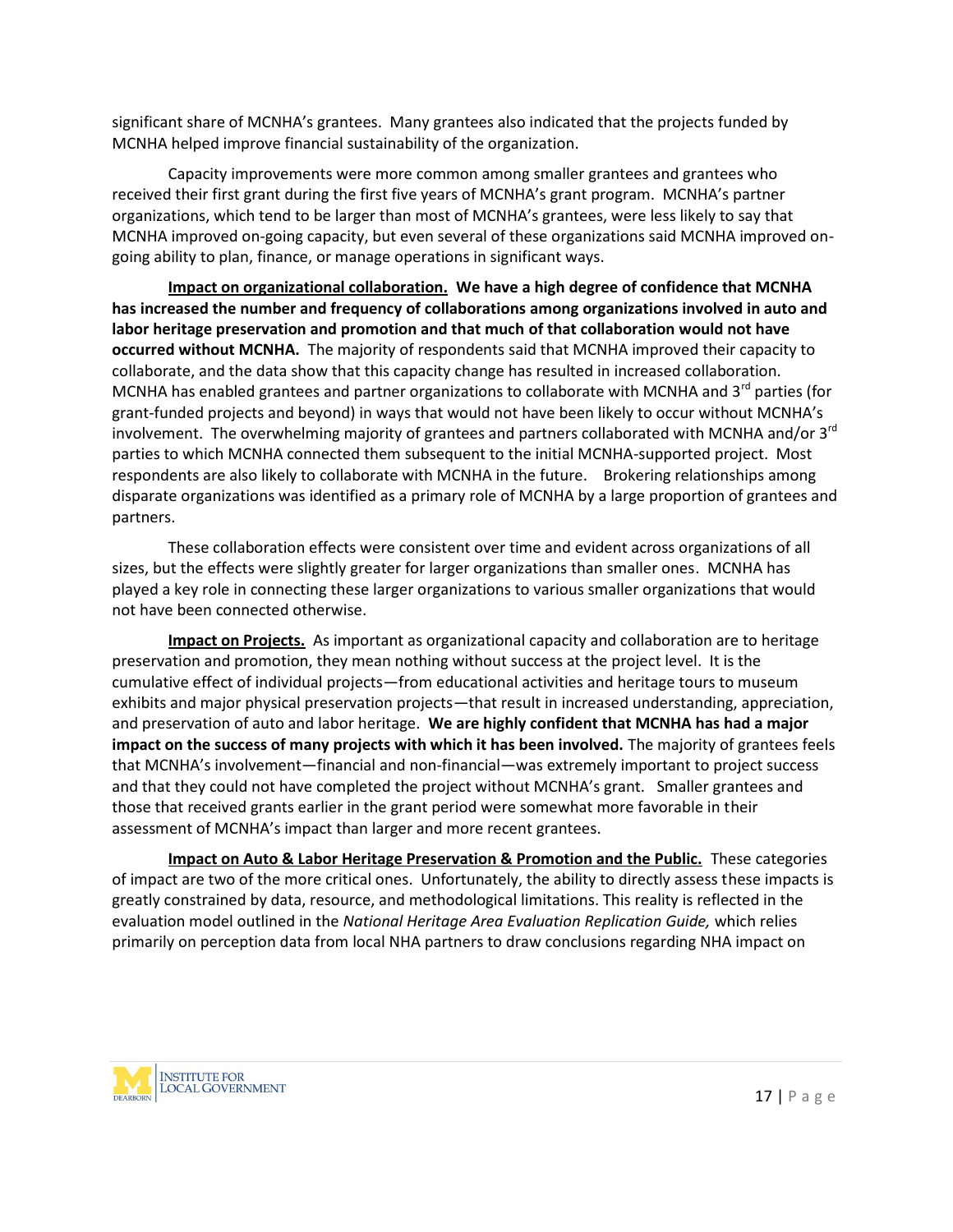road heritage preservation and promotion efforts.<sup>24</sup> We gathered data to assess two outcomes on broad impact and attempted to gather data for 3 outcomes related to impact on the public.

Based on grantees assessments, **MCNHA has increased preservation and promotion of the region's auto and labor heritage, and this has included preservation of historic automotive artifacts for future generations.** We have a high level of confidence that artifacts have been preserved. Though the overall number has been modest compared to need, some, such as the Ford Piquette Plant, are critical for preserving auto heritage. The overwhelming majority of survey respondents and interviewees believe that MCNHA has been highly or somewhat effective in preserving and promoting auto and labor heritage for the region.

Smaller grantees and grantees that received grants in the first half of MCNHA's grant period give MCNHA higher marks for success than larger and later grantees, but positive assessments cut across all grantee types and time periods. Given the large need evident in the region and the limitations of perception data, we categorize both MCNHA's degree of impact and the strength of the evidence as moderate.

<sup>24</sup> Jain, R. and Rog, D. (2012). *National Heritage Area Evaluation Replication Guide.* Washington, DC: Westat.

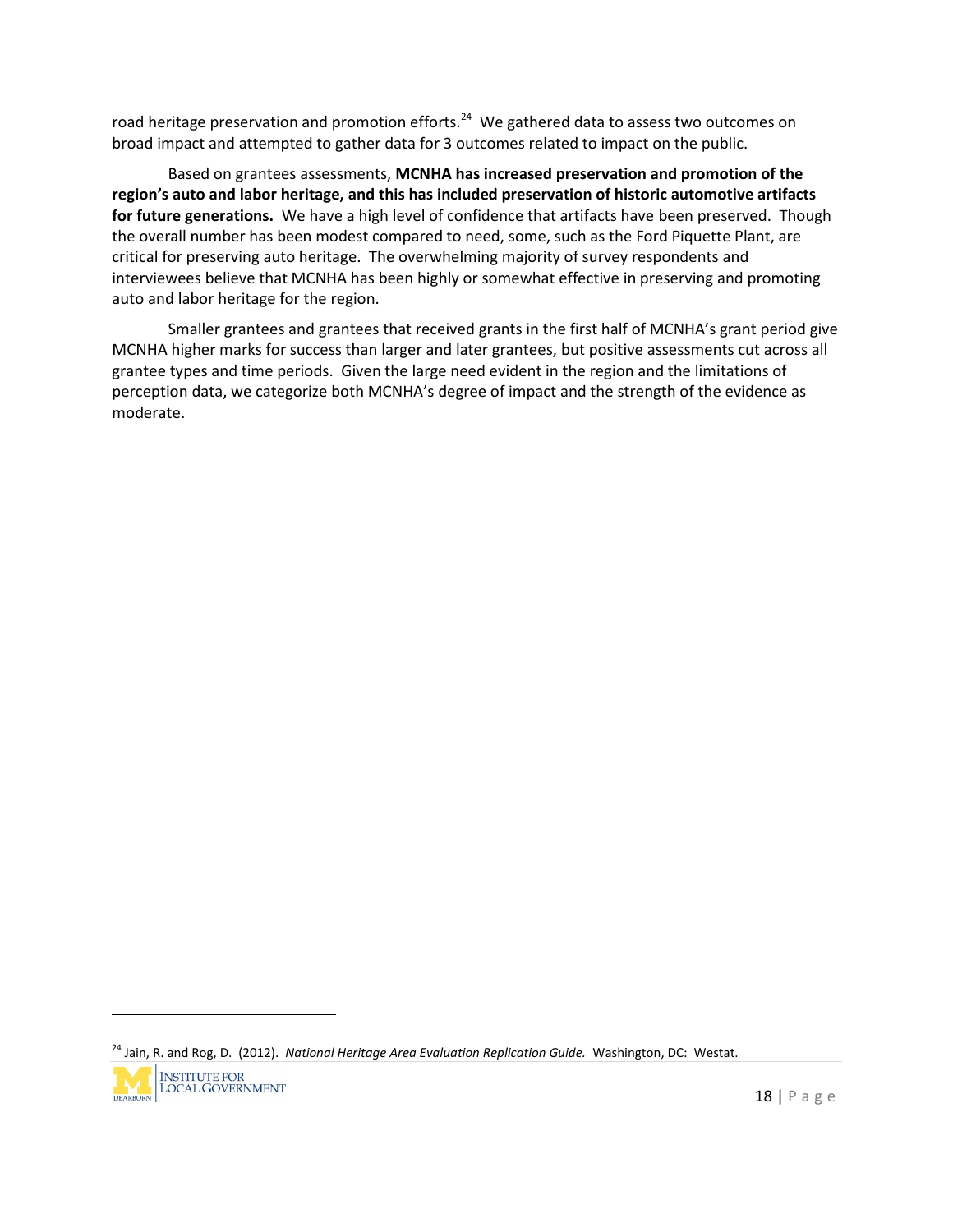# Question 3: How do the Heritage Area's management structure, partnership relationships and current funding contribute to its sustainability?

The NPS working group defined sustainability as "the NHA coordinating entity's continuing ability to work collaboratively and reciprocally with federal, state, community, and private partners through changing circumstances to meet its mission for resource conservation and stewardship, interpretation, education, recreation, and economic development of nationally significant resources."<sup>25</sup> **MCNHA has had considerable success in building and strengthening partnerships among auto and labor heritage organizations, and these partnerships offer great promise for the on-going sustainability of heritage preservation and promotion efforts**. The funding provided by NPS has been an essential tool for building those relationships, supporting MCNHA's operations, and assisting specific projects that are likely to be sustained for many years. Unfortunately, while **MCNHA** attracted significant private investment in its early years, it **has been unsuccessful in securing sufficient financial resources to ensure its long-term financial sustainability.** Many factors have led to this outcome; **MCNHA's governance and management/staff turnover have been identified as contributing factors.**

#### *Organizational and Governance Structure*

**Governance Structure.** MCNHA's Board of Directors is MCNHA's official governing body. The Board is assisted by three other formal bodies—the Leadership Council, Grant Review Committee, and Stewardship Community Council.

*Board of Directors.* The Board of Directors develops organizational policy, hires and oversees MCNHA's Managing Director, and ensures the financial integrity of the organization through regular review of financial reports. Nineteen (19) highly respected individuals, mostly representing nonprofits involved auto and labor heritage compose its membership. We did not directly ask stakeholders to comment on the board's impact on MCNHA, but several survey and interview respondents indicated the role and composition of the board warranted attention. Those who responded this way generally felt that the board did a very good job of representing the interests of nonprofits involved in heritage preservation and promotion and that most board members were intelligent, hard-working, and very dedicated to the organization and its cause. Yet they also felt that the board was hampering the development of a clear strategic vision for MCNHA. Those who expressed this concern felt that such a vision was critical for establishing the unique value that MCNHA adds to heritage efforts and ensuring long-term sustainability. Because we did not systematically gather feedback on the Board of Directors, we want to caution readers from overemphasizing this finding. It is an aspect worthy of further consideration.

*Leadership Council.* The Leadership Council was established to advise the Board of Directors on program and financial development. Members are high profile leaders from civic, cultural, educational, and corporate organizations throughout the region. This body is not actively involved in guiding MCNHA on a continual basis, though individual members occassionally interact with MCNHA leadership informally on important organizaitonal matters.

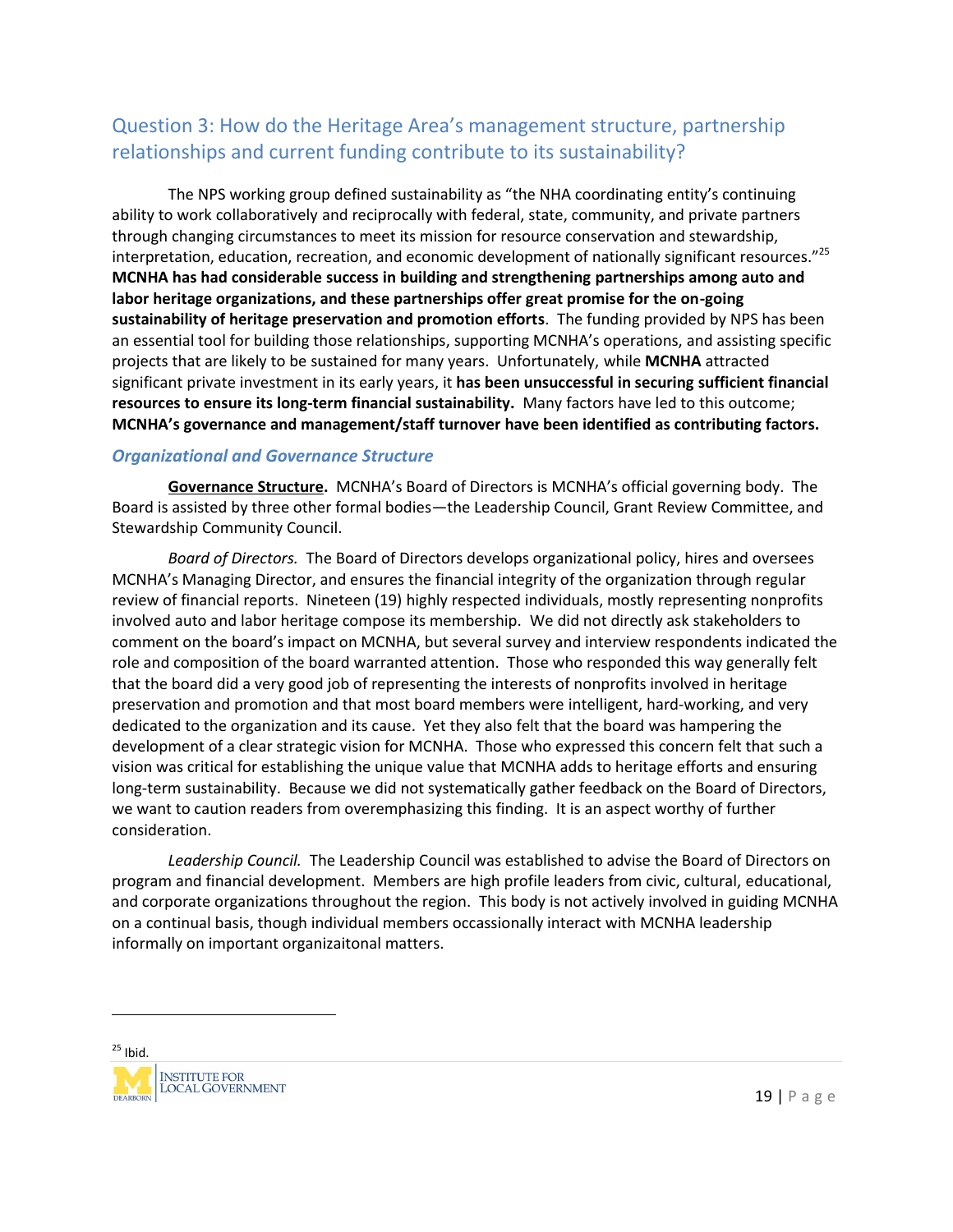*Grant Review Committee.* The Grant Review Committee is comprised of five (5) members with expertise in the areas of automotive/labor history or education, tourism, or promotion. It meets quarterly to review, and make recommendations on, grant proposals and advise MCNHA on its grant programs.

*Stewardship Community Council.* The Stewardship Community Council is MCNHA's formal vehicle for enabling heritage area communities to influence policies and programming. When MCNHA was originally established, it was first defined as heritage region with a subset of areas called stewardship areas, "comprised of one or more jurisdictions, governmental units, self-selected alliances of municipalities, institutions, non-profit organizations, resource owners, corporations, and special interest or volunteer groups" with smaller Hub Districts within each Stewardship Community. Communities outside of the heritage area boundaries that contained auto/labor-related resources and were interested in preserving and promoting those resources could apply to MCNHA for formal designation as an Affiliate Community.<sup>26</sup>

In 2009, MCNHA responded to constituents' requests that it create a more efficient process for organizing communities and a more democratic process for allocating resources by amending its General Management Plan to eliminate Hub Districts, re-emphasize the importance of Stewardship Communities, and clarify the process for electing representatives to MCNHA's Stewardship Community Council. The Council and its program committees play a fundamental role in advising MCNHA board and staff regarding program planning, design, and implementation. It serves as the formal eyes, ears, and voice of the various communities with whom MCNHA partners. The Stewardship Council is a comprised of four representatives from each of the 14 recognized Stewardship Communities, and up to one representative from Affiliate Communities. The overall reaction to this change appears favorable, though a small, but important, minority of grantees and partners expressed concern that MCNHA did not adequately serve all geographic portions of the heritage area. Our geographic analysis of survey respondents, which is representative of the overall population of MCNHA's grantees, shows that over 60% of the grantee organizations who responded to the survey came from three adjacent counties: Wayne, Washtenaw, and Oakland whereas the rest were scattered across Michigan.

**Organizational Staff and Leadership.** MCNHA is a streamlined organization with 5 staff members who work collaboratively with volunteers, governing bodies, organizational members of MCNHA, and heritage community partners to pursue MCNHA's mission. Staff consists of a managing director, director of operations and community liaison, outreach coordinator, financial services director, and an administrator. Grantees and partners give MCNHA staff high marks for capacity and collaboration. This has not always been the case. In fact, current and recent staff members were complimented for their ability to overcome setbacks resulting from past poor leadership. Survey and interview respondents felt that high rates of turnover among staff and management have hampered MCNHA's heritage preservation and promotion efforts.

#### *Partnership Network*

We have noted frequently throughout this report the importance that MCNHA has placed on building partnerships among the various organizations involved in auto and labor heritage preservation

rea: Executive<br>20 | P a g e <sup>26</sup> MotorCities National Heritage Area. (2002). General Management Plan for the Automobile National Heritage Area: Executive Summary. Detroit, MI: Author., p. 16.

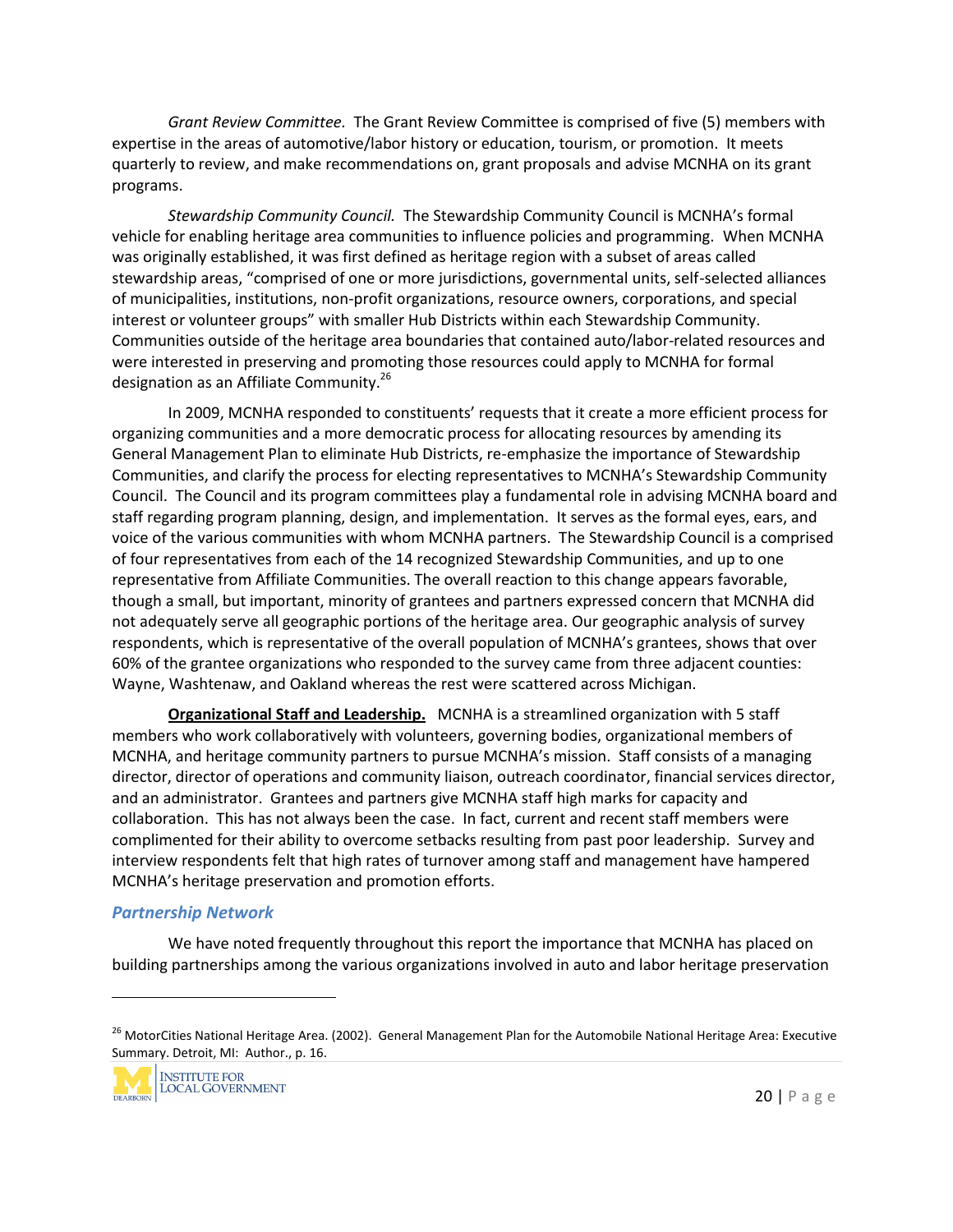and promotion. Through its grant and partnership programs it has partnered with more than 100 organizations involved in heritage preservation and promotion. Countless more individuals have been engaged through volunteer and other opportunities. **The outcomes that we have cited elsewhere regarding MCNHA's effect on collaboration and organizational capacity demonstrate the effectiveness of MCNHA in aiding the creation of a network of heritage organizations. Its success in this area may be the most important for ensuring sustainability.** Having MCNHA continue to take the lead in fostering connections within the network would be valuable for ensuring the networks long-term growth and viability.

#### *Financial Sustainability*

MCNHA's financial statements show contributions from the National Park Service totalling \$5,765,689 from FY00-FY11, which accounted for 50-53% of MotorCities' total revenue, excluding in kind services and facilities, during that period.<sup>27</sup> The remaining 46% of funding was comprised of other governmental sources (2-4%), direct public support (36-39%), and program revenue (3%). All other sources each accounted for less than 1% of total funding. When in-kind resources are included, NPS funding accounted for 44% of MCNHA's total revenue, which means that MCNHA met the requirement established in Public Law 105–355 that federal National Heritage Area funding account for no more than 50% of the total cost of activities carried out under the program.

Match ratios for individual projects funded by NPS, via MCNHA grants to third parties are even higher. MCNHA's grant programs originally required a match of \$1 for every \$1 of NPS funds awarded. In 2010, MCNHA altered its grant program to include challenge grants that require a match ratio of \$4 for every \$1 of NPS funding. More than 30% of its grant funds have been awarded through the challenge grant program.

MCNHA has been effective in matching NPS funding with other funding, overall, and for specific projects/activities. However, non-NPS funding as a share of total funding has decreased substantially over MCNHA's history. Figures 4 and 5 display MCNHA's revenue by source. Figure 4 is based on MCNHA's financial statements. Figure 5 is based on MCNHA's IRS form 990s. The figures are based on slightly different data, but they tell the same overall story. After peaking in 2001/2 MCHNA's revenue generally decreased, with total revenue increasing and decreasing in alternate years. Most of MCNHA's non-governmental funding was secured during the first half of the decade, and it has declined almost continuously over time. Non-NPS funding accounted for a high of 77% of MCNHA's revenue in 2001, but accounted for less than 1/3 of funding in 2011 and was virtually non-existent in 2012.

MCNHA has fared better in securing other governmental funding in recent years. Funding from the U.S. Department of Housing and Urban Development (HUD) and the Michigan Department of Transportation (MDOT) accounted for 2-16% of annual revenue from 2007 to 2012. Still, NPS funding has accounted for 68% to 97% of revenue since 2008, and the probability of continued high levels of funding from HUD and MDOT is not high.

There are many reasons why non-governmental funding has accounted for a diminishing share of NPS revenue. Clearly, the recession, which hit the automotive companies and labor unions—former and potential supporters of MCNHA—especially hard, is a significant factor. Yet program revenue, a

<sup>&</sup>lt;sup>27</sup> See earlier footnotes on why percentage ranges are used.

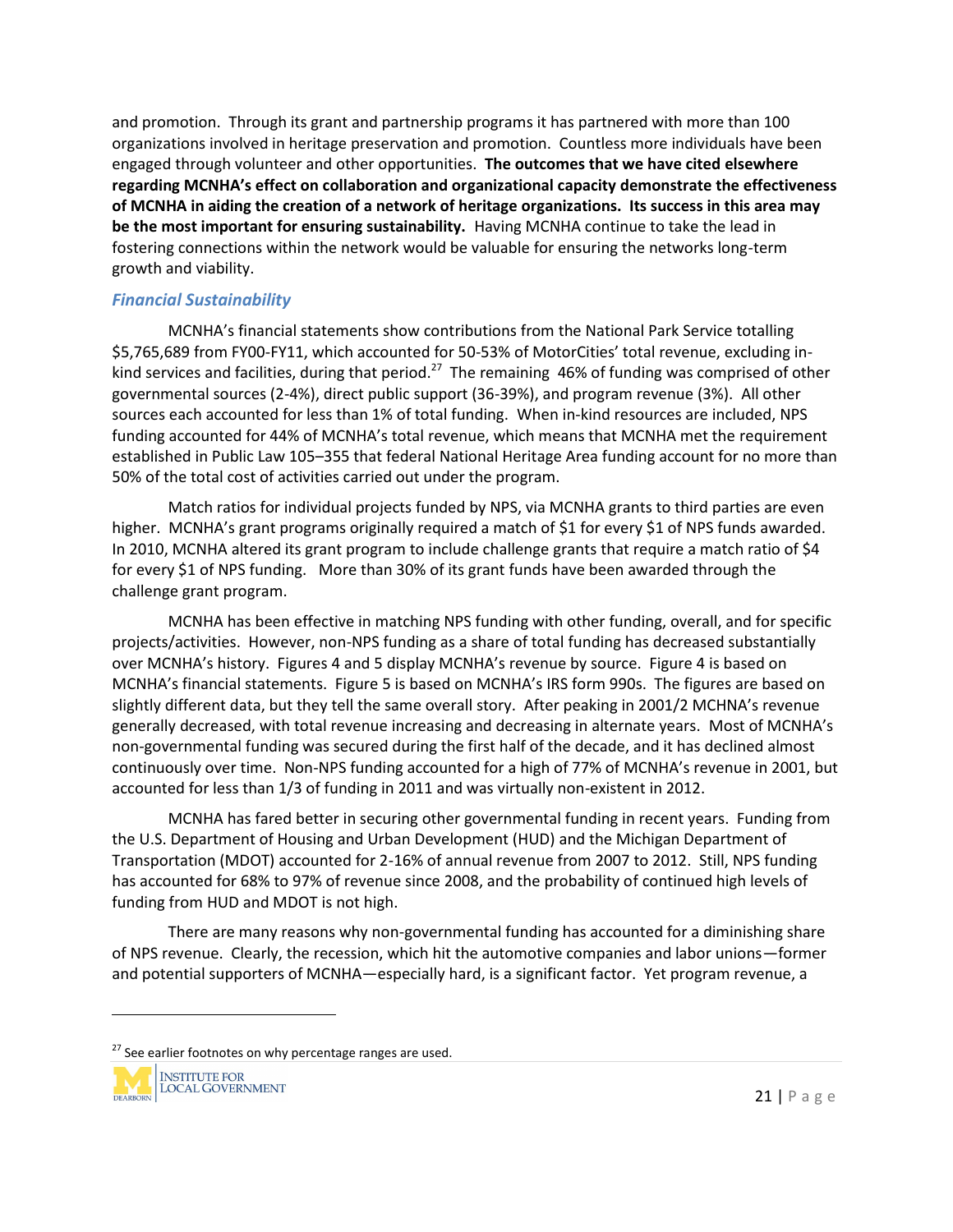growing source of revenue for many nonprofits, has also declined over the last several years. Regardless of the reason for the reliance on NPS funding it is apparent that if NPS funding were to discontinue, much of MCNHA's activities would likely come to a halt. The average annual non-governmental revenue of \$97,000 to \$197,000 would be insufficient to fund a grant or partnership program. It would barely support more than a staff member or two. No projects, big or small, pursued by heritage partners would receive direct financial support from MCNHA, and MCNHA's most successful activities, those dedicated to strengthening the partnership network, would drop precipitously. Large organizations are unlikely to fill the gap left by diminished activity from MCNHA. Smaller orgnaizations may simply disappear without having the voice at the table MCNHA provided. Auto and labor artifacts and assets already at risk would have less chance of preservation. Those currently managed by smaller organizations with funding challenges would be at risk.





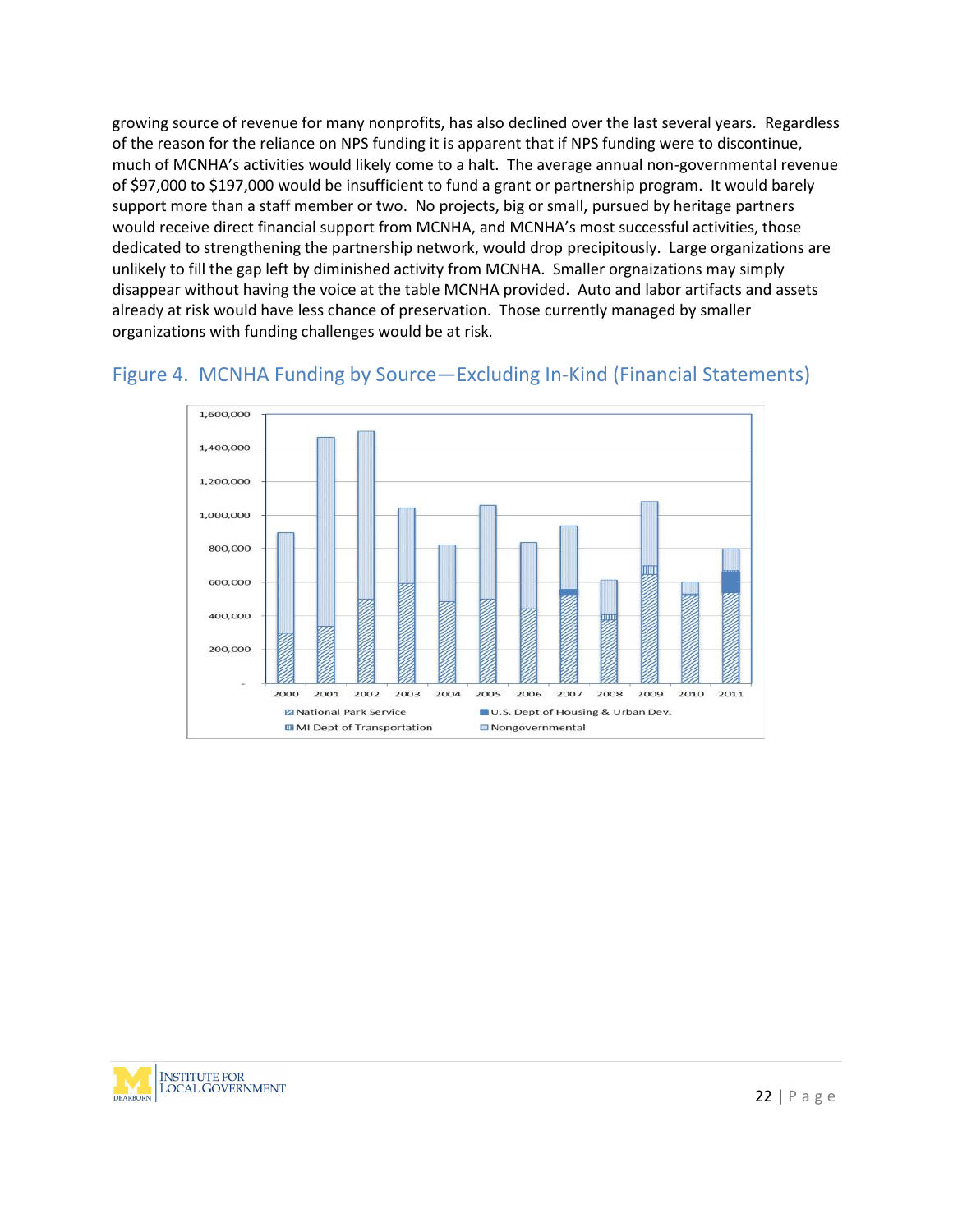

# Figure 5. MCNHA Funding by Source—Excluding In-Kind (IRS 990's)

# **Implications**

The evaluation shows that MCNHA has experienced many successes in its efforts to preserve and promote the region's automotive and labor heritage, and much work remains. MCNHA has aided the preservation and promotion of many historically significant sites, exhibits and educational projects to enhance awareness of those sites and related events, and aided the coordination and promotion of major regional events related to auto heritage. Yet many sites and artifacts are still at risk, and there is an on-going need to link existing sites and events together.

MCNHA has contributed significantly to building a network of organizations—large and small that engage in activities related to heritage preservation and promotion. Without that network, the region's auto and labor heritage would be at great risk. That network needs continuing attention to ensure its on-going stability. There is still a need for an organization for whose primary focus is strengthening this network. Much has been accomplished, but there is still much to be done, and there is a genuine need for an organization like MCNHA to help ensure that it gets done.

n approach.<br>23 | P a g e Given the fragility of future NPS funding, it is also apparent that MCNHA is unlikely to be successful in the future without modifying how it operates. Securing additional, reliable sources of funding must be a primary focus. Developing a clear strategic vision for the heritage area and MCNHA's role in preserving and promoting auto and labor heritage may aid those fundraising efforts. Refinements to MCNHA's programming may be necessary to maximize MCNHA's capacity to pursue the vision effectively. The evaluation does not provide answers to how to accomplish these objectives, but it highlights their importance and it points to some questions to consider when developing an approach.

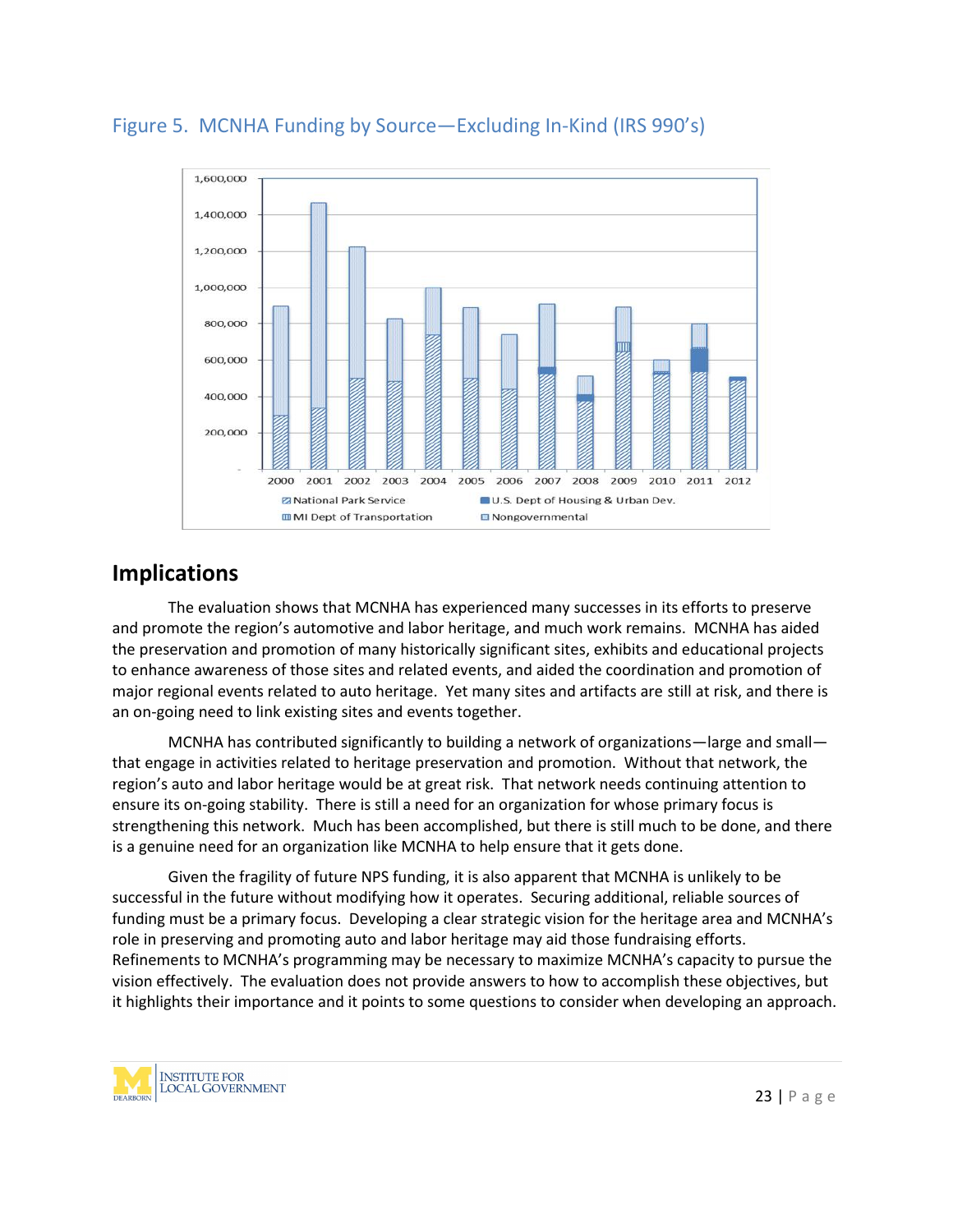### Securing Reliable Funding

This need is paramount. Ensuring continued funding from NPS is an obvious step. However, with the authorization for NPS to provide funding to MCNHA scheduled to expire on September 30, 2014 and the continuing budgetary pressure at the federal level, a strategy that relies predominantly on NPS funding is a high risk strategy. Even if additional NPS funding can be secured, MCNHA must diversify funding streams to ensure long term success.

**Auto Companies and Suppliers.** Can MCNHA develop a campaign to encourage on-going support from the auto companies and auto suppliers? The renewed success of the auto companies and their obvious link to MCNHA's mission makes the auto industry a natural focus for fundraising. MCNHA has a history with the automotive manufacturers and their foundations, however, the landscape has greatly changed since their initial courtship. Engaging the auto industry will require different approaches than in the past. The auto companies are focused on selling new vehicles, not preserving history, especially since the financial crisis. A dual strategy that combines appealing marketing opportunities for the business side and opportunities for on-going operational/project support from the foundation side of the auto companies may help. Emphasizing the tourist traffic generated through many of the projects that MCNHA supports may help from the marketing side. Emphasizing MCNHA's success in building capacity of other nonprofits may prove appealing to the foundation side. Moving beyond the Big-3 to incorporate the supplier network into a funding campaign can expand the universe of potential contributors.

**Labor Unions.** Can MCNHA emphasize labor heritage preservation and promotion in a manner that makes investment from the labor unions appealing? Labor unions have taken an even bigger hit than the auto companies, and their access to discretionary funding is more limited. However, this could also be an opportunity for MCNHA if it is able to demonstrate that investment in labor heritage and promotion is a way of enhancing the public's awareness of, and appreciation for, the benefits that labor unions have provided to society. This may require adjustments in MCNHA's programming to increase the emphasis on labor heritage. Such a modfication would be consistent with MCNHA's mission.

Garnering more financial support from the Big-3, auto supplier network, and labor unions is important not just for the immediate benefit of additional funding, but for the potential to leverage other funding. Demonstrating to other funders that those entities that are central to auto and labor have committed to preservation and promotion of their heritage may increase the likelihood that other funders will contribute.

ns, and<br>24 | P a g e **Big Money vs. Small Money.** Is a big money or small money strategy more appropriate? MCNHA will need to consider whether it is more advantageous to pursue a small number of large contributions or a large number of smaller contributions. Given that MCNHA has not been active in the external funding world, a focus on big-dollar contributions might not be premature. Moreover, given the potential spillover benefits of demonstrating support from the Big-3, auto suppliers, and labor unions, it may be more important in the short-term to show a high volume of contributors, rather than high amounts for each contribution. Creating a "Carpool" or "Labor Pool" that combines funds from auto companies or labor groups may help demonstrate the commitment to foundations or other outside funders. Focusing on smaller contributions will be more labor intensive than big contributions, and MCNHA will have to assess the tradeoffs of such an approach over the long-term.

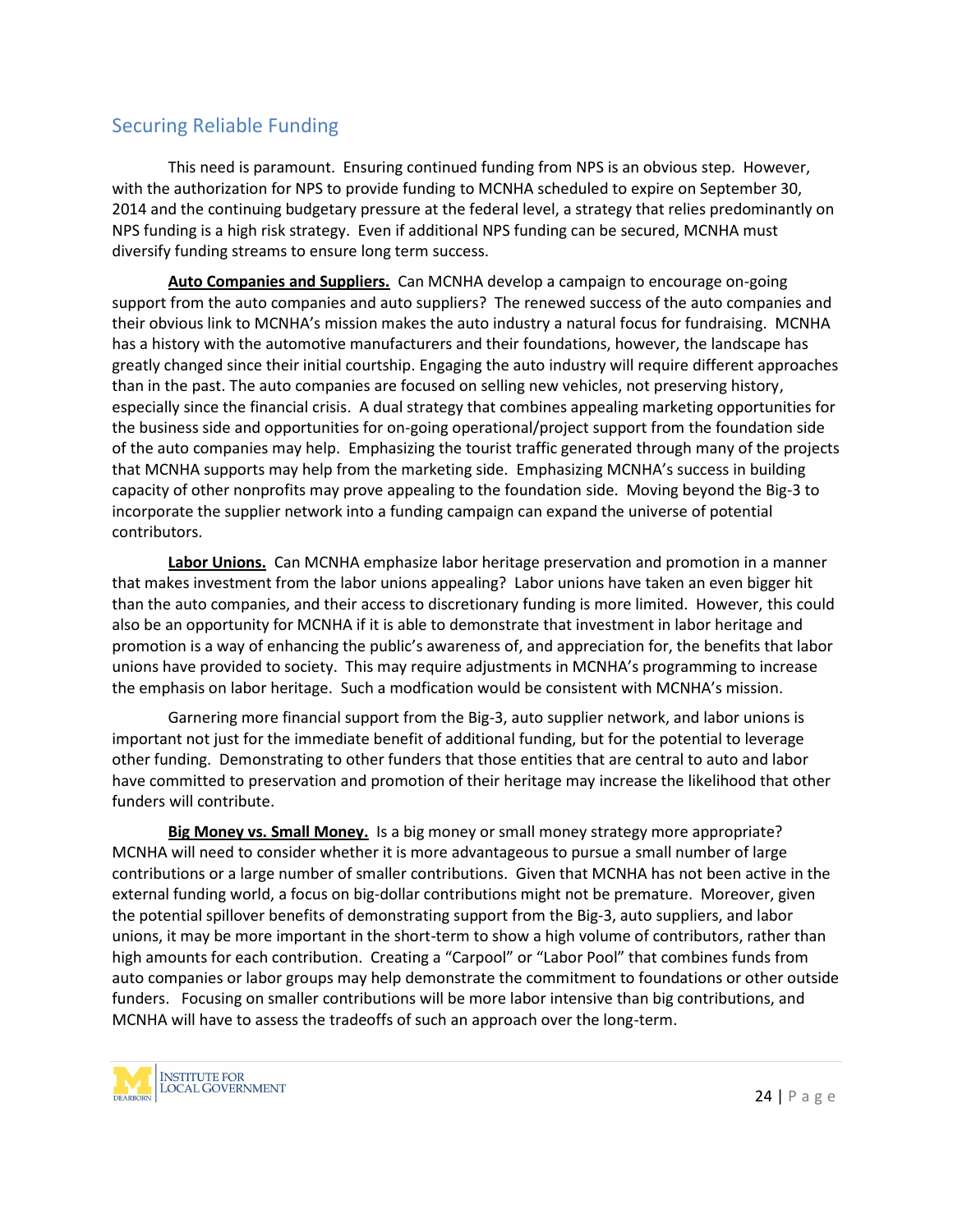**Program Revenue.** Can MCNHA generate more program revenue? Increasing reliance upon internally generated revenue is a trend for nonprofits across the country. MCNHA has generated a respectable amount of program revenue in the past, but this source has declined in recent years. MCNHA should consider the potential for increasing program revenue by charging fees for some of its services or engaging in a related commerical activity. Clearly, there are many tradeoffs with such an approach—crowding out organizations who cannot afford to pay fees, diverting organizational resources from activities that are core to mission, for example—and these must be carefully assessed. However, increasing program revenue can be another way to demonstrate to external funders that MCNHA is doing all it can to become financially sustainable.

### Leadership & Vision

Strong, visionary leadership is a key to organizational success, especially for nonprofits that operate in ill-defined issue areas, provide services with varied beneficiaries, and rely heavily upon collaboration. As MCNHA develops its approach for the future, it is appropriate to examine its leadership structure and whether or not modifications will improve opportunities for success.

**Board of Directors.** Can the Board of Directors play a more active role in fundraising? Given MCNHA's challenges in securing non-NPS funding to ensure its financial sustainability, examining the role and composition of the board is appropriate. Sound governance and policy making and representation of key stakeholders are key functions of nonprofit boards, and MCNHA's board appears to have done well in these tasks. Yet fundraising is another important role for nonprofit boards. Foundations, government funders, and the business sector, all potential sources of funding, are not well-represented on the board. This may be hampering fundraising efforts. If altering board membership is not desired, MCNHA might consider establishing more formalized, active roles for board members in fundraising. This may be challenging, given that many board members need to raise funds for their own nonprofits.

**Strategic Vision.** Can the Board develop a compelling strategic vision for MCNHA to guide operations and fundraising? As MCNHA charts its future course, a clear vision will provide a roadmap for the journey, and the Board of Directors must take ownership of, and clearly communicate, the vision for it to have this effect. There are many talented and dedicated individuals on MCNHA's board. Tapping into that talent and dedication to develop a vision that clearly distinguishes MCNHA's role from that of other organizations involved in heritage preservation and promotion and helps MCNHA's management and staff focus on the activities that are most important to realizing that vision may prove beneficial. A few years ago, MCNHA engaged in a strategic planning process; however, evaluation interviews suggest that the results may not have been clearly communicated to all stakeholders. MCNHA should consider communicating the results of that plan or engage in a new planning process if those results are no longer relevant.

If MCNHA examines the role and composition of its board, as described, it may also find other characteristics, such as the diversity of age groups, racial/ethnic groups, and geographic areas represented worthy of examination.

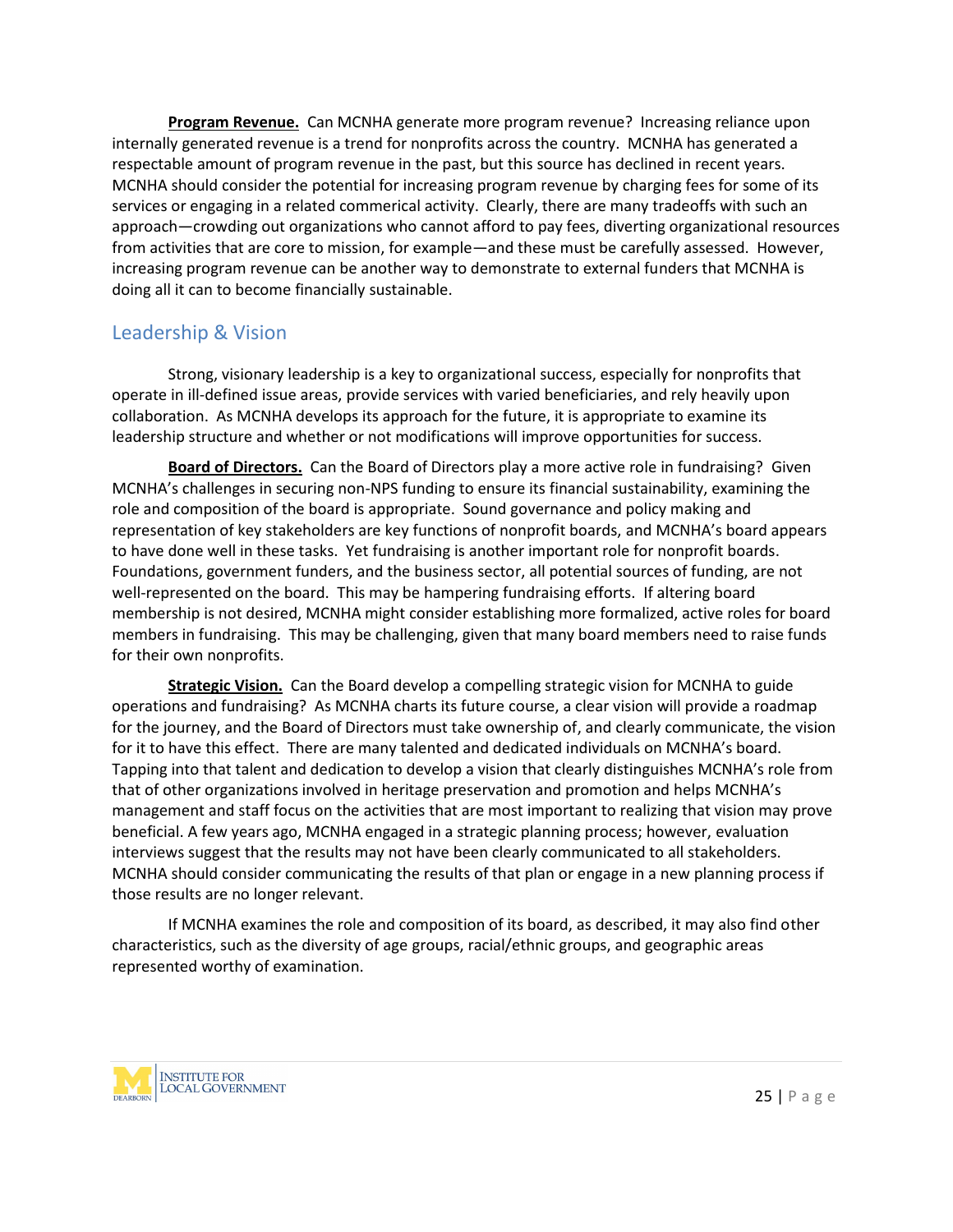### Programmatic Focus

MCNHA faces two core dilemmas regarding its program services. First, the area of activity where it has experienced the most success—serving as a catalyst and facilitator of collaborations among other organizations—is not an activity that many funders are eager to support. Second, MCNHA has added the most value to smaller projects and organizations, which, compared to larger projects or well established organizations, are often less attractive targets for external funding and less conducive to demonstrating significant impact on the economy or heritage awareness, preservation, and promotion.

**Network Maintenance vs. Projects.** Can MCNHA craft a compelling story to convince funders of the value of investing in network building, or will such activities always have to be a secondary aspect of funding proposals for more targeted projects/programs? The data presented in this report can prove valuable for demonstrating MCNHA's roll in facilitating collaboration and should be included in such a story. Establishing or re-emphasizing a strategic vision might also aid the narrative. Whether or not that will be sufficient for securing funding targeted to this activity is a question for further investigation. MCNHA will need to assess options and determine an optimal approach. Regardless, network building and facilitation should remain an important focus of funding requests.

**Small Projects/Organizations or Big Projects/Organizations.** Does MCNHA need to decide between focusing on smaller organizations/projects with big needs or bigger projects with more established organizations where MCNHA's marginal impact is important, but less significant? MCNHA has historically assisted many relatively small projects and organizations. In recent years, it has increased its work with larger organizations. A focused vision and limited funding may necessitate a reduction in the types of projects pursued. If so, where can MCNHA have the most impact? If MCNHA ceased operations, the smaller organizations and projects would suffer more than the larger organizations with missions that extend well beyond auto and labor heritage. Yet some of the region's most at-risk auto and labor assets, such as Ford's Highland Park plant, are large and require substantial resources for preservation. Success in such projects could have tremendous impact on the region, but also engulf most of MCNHA's resources. If MCNHA is able to continue its grant program it may be able to pursue a dual strategy—a small grants program to support small projects important to smaller organizations and a separate pot for more substantial grants. But MCNHA does much more than issue grants, and the types of projects to which it allocates its resources is important to consider. An either/or strategy is probably not optimal; achieving a proper balance is.

mpaigns<br>  $\mathbf{z}$  to the<br>
26 | P a g e **Capitalizing on Projects Already Completed.** Can MCNHA develop strategies to better capitalize on the projects it has supported? MCNHA and its partner network have completed an impressive array of projects, and MCNHA has attempted to market many of these resources to tourists and regional residents. Maximizing utliziation of what already exists in the region seems important to MCNHA's continuing operations. Already, two of MCNHA's partners shared the Arsenal of Democracy story for different exhibits. Could MCNHA use popular automotive storylines to build traveling exhibits to share across multiple partner organizations, providing more interesting sponsorship opportunities for corporate and foundation partners? Could MCNHA package existing assets for new markets outside of Michigan to preserve and promote automotive history (e.g., the Detroit Science Center stoplight exhibit at other science museums)? Can MCNHA identify opportunities to piggyback off other successful marketing efforts in Michigan, such as adding automotive components to existing tourism campaigns provided by local convention bureaus and Pure Michigan, adding tour or exhibit components to the